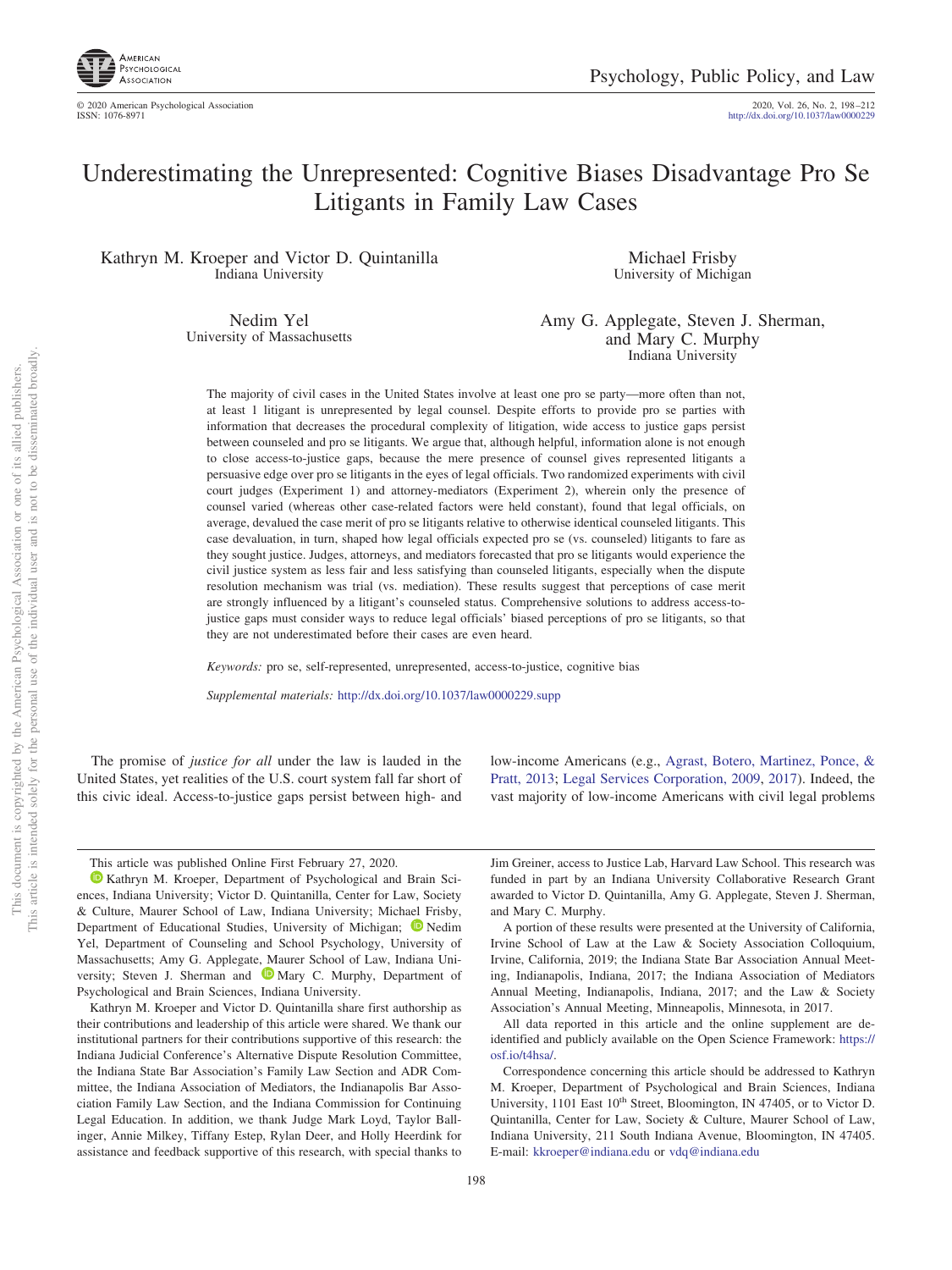(86%) receive inadequate assistance or, worse, no legal assistance at all [\(Legal Services Corporation, 2017\)](#page-14-1). As a result, more litigants than ever before encounter the civil justice system pro se (e.g., [Feitz, 2008;](#page-13-1) [Mather, 2003;](#page-14-2) [McMullen & Oswald, 2010;](#page-14-3) [Steinberg, 2015\)](#page-14-4), meaning without counsel.

Without legal representation, pro se parties are severely disadvantaged [\(Quintanilla, Allen, & Hirt, 2017;](#page-14-5) [Seron, Frankel, Ryzin,](#page-14-6) [& Kovath, 2001\)](#page-14-6), particularly when encountering opponents who have legal representation [\(Shanahan, Carpenter, & Mark, 2016\)](#page-14-7). Motivated to bridge these gaps, legal scholars have debated the pros and cons of solutions at length (e.g., [Barton, 2010;](#page-13-2) [Carpenter,](#page-13-3) [2017;](#page-13-3) [Rhode, 2014;](#page-14-8) [Schwarz, 2004\)](#page-14-9). These solutions typically involve proposals to level the playing field by making legal information and resources more available and navigable to those without a law school degree— because disparities in legal expertise are thought to be a major cause of the pro se disadvantage [\(Sandefur,](#page-14-10) [2015\)](#page-14-10). Doubtless, improving access to legal information and resources is an important step toward reducing access-to-justice gaps; however, these proposals alone may not be enough to overcome the problems pro se litigants face.

In the present experiments, we use a social psychological approach to investigate a commonly overlooked factor that exacerbates access-to-justice gaps between pro se and counseled parties. Namely, we examine whether cognitive biases lead legal officials—that is, judges and attorney-mediators—to devalue the merit of pro se litigant cases. Judges occupy positions of power in the courtroom and litigants must abide by their decisions. If those decisions are grounded in biased cognitive processes, then expanding access to legal information alone may not be enough to overcome the disadvantages of pro se status. Similarly, although mediators are not supposed to make decisions for litigants, many attorney-mediators use an evaluative style of mediation [\(Bush,](#page-13-4) [2002;](#page-13-4) [Kichaven, 2008;](#page-14-11) [Kovach & Love, 1996\)](#page-14-12) and, in such situations, unrepresented litigants may be disadvantaged by their biases as well.

By examining how legal officials perceive and construe pro se claimants (vs. counseled claimants), while holding all other factors constant (e.g., case details, preparedness, etc.), we hypothesize that pro se parties encounter more than disparities in legal expertise within the courtroom. The present research explores whether legal officials' preconceptions influence their judgments about pro se litigants' case merit and their expectations about how pro se litigants will fare in the civil justice system. Indeed, these schemas and scripts may be so pronounced that legal officials' expectations about how litigants will fare in different dispute resolution procedures (trial vs. mediation) may be affected by the presence/absence of counsel as well. Thus, we assessed whether legal officials' expectations about how parties would fare in these different dispute resolution procedures varied depending on being counseled or uncounseled.

## **Understanding the Access-to-Justice Problem**

The traditional adversarial model of adjudication assumes that both parties have legal representation [\(Engler, 1999;](#page-13-5) [Rhode, 2006,](#page-14-13) [2014\)](#page-14-8); this assumption, however, is inconsistent with the day-today reality [\(Agrast et al., 2013;](#page-13-0) [Gray, 2007;](#page-14-14) [Feitz, 2008;](#page-13-1) [Mather,](#page-14-2) [2003;](#page-14-2) [McMullen & Oswald, 2010;](#page-14-3) [National Center for State](#page-14-15) [Courts, 2015;](#page-14-15) [Steinberg, 2015;](#page-14-4) [Rhode & Cavanagh, 1976\)](#page-14-16). Unlike

litigants in criminal cases (*[Gideon v. Wainwright](#page-14-17)*, 1963), litigants in civil cases are not guaranteed the right to counsel [\(Cantrell,](#page-13-6) [2002;](#page-13-6) [Galanter, 1974\)](#page-14-18). Because of the social, economic, and political challenges posed by implementing a civil justice system that guarantees counsel to all persons with limited means, let alone all civil litigants (see [Barton, 2010;](#page-13-2) [Carpenter, 2017;](#page-13-3) [Rhode, 2014;](#page-14-8) [Steinberg, 2015\)](#page-14-4), many U.S. legal scholars have focused on addressing gaps between counseled and pro se parties by improving self-help resources (e.g., [Greiner, Jiménez, & Lupica, 2017\)](#page-14-19).

Consistent with the legal expertise disparity hypothesis, pro se parties lack much of the required legal and strategic expertise to successfully navigate complex legal systems (e.g., not knowing how to file paperwork correctly, prepare for hearings, or gather appropriate evidence; [Hannaford-Agor, 2003;](#page-14-20) [Sandefur, 2015\)](#page-14-10). Given these legal expertise disparities, it is perhaps unsurprising that uncounseled litigants generally fare worse than counseled litigants at every stage of litigation (e.g., [Quintanilla et al., 2017;](#page-14-5) [Seron et al., 2001\)](#page-14-6) and that most of the proposed solutions addressing these problems involve enhancing the legal "know-how" of pro se persons (e.g., [Barton, 2010;](#page-13-2) [Carpenter, 2017;](#page-13-3) [Rhode,](#page-14-8) [2014;](#page-14-8) [Schwarz, 2004\)](#page-14-9). Courts have designed educational programs, drafted easy-to-understand forms, and made self-help kiosks available so that litigants can better represent themselves (e.g., [Barton, 2010;](#page-13-2) [Landsman, 2009,](#page-14-21) [2012;](#page-14-22) [Swank, 2005\)](#page-14-23). Scholars have also worked to increase the availability of alternative dispute resolution (ADR) procedures, which provide flexible alternatives to trial [\(American Bar Association, 2019\)](#page-13-7). There are many different ADR procedures, but one of the most common is mediation—where a (presumed) impartial mediator engages in problem solving and encourages the parties to reach a mutually acceptable solution. At first glance, mediation appears to be a friendlier and fairer way to handle legal disputes involving pro se litigants compared to trial (e.g., [Brown, 1982;](#page-13-8) [Delgado, 2017\)](#page-13-9) because both counseled and uncounseled parties are on equal footing before a neutral problem solver. Understanding the cognitive biases that mediators have toward unrepresented persons, and the factors associated with legal officials' decisions to recommend mediation (vs. trial) are, therefore, important contributions of the present research.

# **Cognitive Biases Against Pro Se Litigants**

Relying on self-help resources alone to level the playing field between counseled and unrepresented persons presumes that legal officials perceive and treat pro se parties in the same manner as otherwise equivalent counseled parties. If, however, legal officials hold negative stereotypes and low expectations about pro se litigants simply because of their pro se status, then regardless of the self-help resources or dispute resolution procedures available, unrepresented persons will continue to be subordinated relative to counseled litigants. Consistent with this view, recent experimental evidence revealed that cognitive biases held by law students and lawyers led to worse outcomes for pro se litigants compared to counseled litigants in employment discrimination cases (e.g., [Quintanilla et al., 2017\)](#page-14-5). Why? The law students and lawyers appeared to stereotype pro se parties as less competent than otherwise identical counseled parties. In light of these findings, it stands to reason that pro se parties may encounter similar cognitive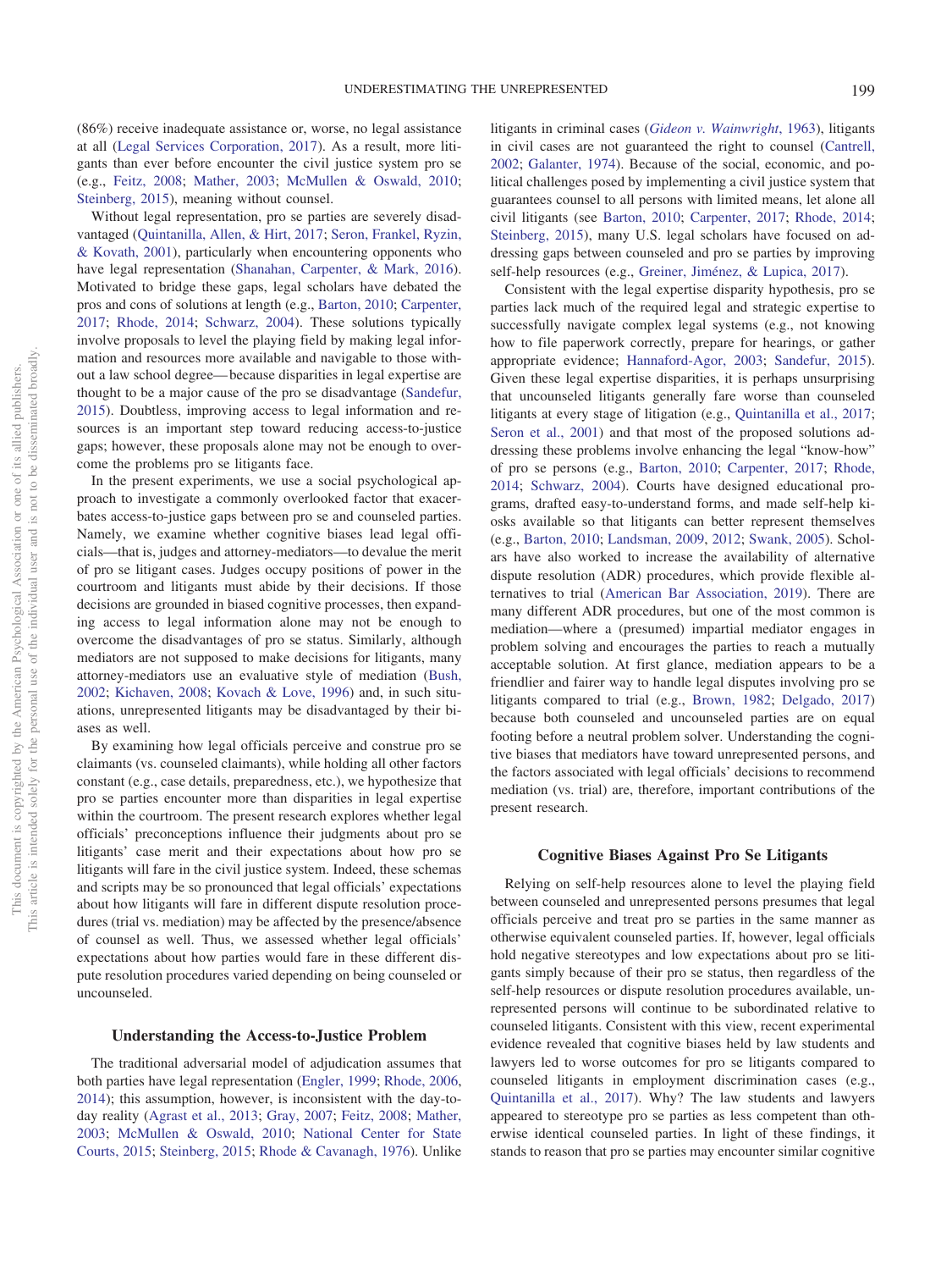biases from legal officials in civil cases (e.g., family law disputes)—a question we explore in the present research.

## **Overview of the Present Research**

The present research examines how legal officials perceive and draw inferences about pro se claimants (vs. counseled claimants). First, we empirically examined whether the pro se or counseled status of litigants would influence legal officials' perceptions of case merit. As suggested by previous research [\(Quintanilla et al.,](#page-14-5) [2017\)](#page-14-5), we expected legal officials to evaluate the cases of pro se parties as less meritorious than those of counseled parties. Second, we examined whether the counseled status of litigants influenced legal officials' expectations about how well parties would fare in the civil justice system. How fair and satisfying did legal officials think litigants would experience the outcomes of trial or mediation to be and does this vary based upon a party's pro se status? Overall, we predicted legal officials would expect pro se litigants to fare worse than counseled litigants (e.g., to feel that they were treated less fairly and report lower outcome satisfaction)—in part, because their cases would be deemed less meritorious—and that these worse outcomes would be especially noticeable when legal officials considered trial (vs. mediation) as the dispute resolution procedure.

## **Institutional Partnerships**

As we sought to examine the cognitive biases of legal officials, and because the public does not appear to have the same schemas about pro se litigants that legal officials hold [\(Quintanilla et al.,](#page-14-5) [2017\)](#page-14-5), we selected a sample acculturated in the legal domain. We recruited samples of legal professionals: civil court judges (Experiment 1) and attorney-meditators (Experiment 2). To reach these specialized populations, we developed institutional partnerships with the Indiana Judicial Conference's Alternative Dispute Resolution (ADR) Committee, the Indiana State Bar Association's Family Law Section and ADR Committee, the Indiana Association of Mediators, the Indianapolis Bar Association (IndyBar) Family Law Section, and the Indiana Commission for Continuing Legal Education (ICCLE). By forming these partnerships, we were able to recruit sitting civil court judges to participate in exchange for continuing judicial education (CJE) credit (Experiment 1) and practicing attorneys and mediators to participate in exchange for continuing legal education (CLE) credit (Experiment 2).

#### **Power Analyses**

Given the relatively small population of Indiana judges, attorneys, and mediators, we conducted power analyses using simulation methods in R (Version 3.5.2; [R Core Team, 2019\)](#page-14-24) to determine whether recruiting an adequate sample size to detect a medium-sized effect would be possible.<sup>1</sup> This analysis revealed that, for a mixed model experimental design with one betweensubjects factor (i.e., counseled status) and two within-subjects factors (i.e., dispute system and target), a minimum sample size of 80 people (at least 20 people per Counseled Status condition) would be sufficient to detect a medium-sized effect, with an alpha of .05 and 80% power, assuming correlations of .30 among the variables.

With this minimum required sample size in mind, we attempted to recruit as many legal officials as possible. The Indiana Judicial Conference's ADR committee provided us with contact information for 464 Indiana judges. The Indiana State Bar Association (ISBA) sent the invitation to participate in our study to Indiana attorneys who were members of its ADR and Family Law Sections. We also compiled a list of attorney-mediators from the ICCLE's website, which contained a list of 427 registered attorney-mediators.

## **Experiment 1**

To investigate whether cognitive biases were operating against pro se litigants among civil court judges, we employed a 4 (counseled status)  $\times$  2 (dispute system)  $\times$  2 (target) mixed model, experimental design. We investigated this question using a divorce case depicted by a series of professional quality films. In this experiment, counseled status was a between-subjects factor, such that each judge viewed a case in which a husband and wife were either counseled or pro se. Each judge then rated aspects of the case, including within-subjects items relating to the target (husband, wife) and dispute system (trial, mediation). First, we expected that judges would evaluate the cases of pro se parties to be less meritorious than those of counseled parties. Second, we predicted that judges would forecast less fair experiences and reduced outcome satisfaction for pro se parties compared to counseled parties, particularly when the dispute resolution procedure was trial (vs. mediation).

# **Method**

**Participants.** One-hundred and 39 civil court judges<sup>2,3</sup> (70.5% aged 50 years or older,  $66.2\%$  men,<sup>4</sup> 95% White) were recruited to participate in a brief study assessing their procedural preferences in family law disputes. This sample was highly expe-

 $1$ <sup>1</sup> The R code we used to conduct the power analysis is included in the [online supplemental materials.](http://dx.doi.org/10.1037/law0000229.supp) <sup>2</sup> Two-hundred and nineteen judges began the survey. Thirty-two of

these judges exited the survey before being assigned to an experimental condition. At the end of the survey, judges were asked two memory check questions assessing whether they correctly remembered the counseled status of the litigants depicted in the film they viewed. Judges who incorrectly answered these questions  $(N = 11)$  were excluded from all analyses.<br> $3$  To obtain this highly specialized sample of judges, the researchers

worked closely with the Indiana Judicial Conference's ADR Committee. Successful research partnerships with outside agencies require mutual respect and compromise. Our partners had their own research questions. To accommodate their research interests, we collected additional data not reported in the main text. Specifically, our partners asked us to test whether reminding judges about the availability of ADR funds— or funds earmarked to help litigants of limited means afford alternative forms of dispute resolution—affected their procedural preferences for dispute resolution. A fifth experimental condition was included. The film shown to judges randomly assigned to this fifth condition was nearly identical to the film shown to judges assigned to the Both Pro Se condition, except that an explicit mention of ADR funds was added. Judges randomly assigned to this condition  $(N = 37)$  were excluded from all analyses described in the main text. Readers who are interested in these results can refer to the [online](http://dx.doi.org/10.1037/law0000229.supp) [supplemental material.](http://dx.doi.org/10.1037/law0000229.supp)<br><sup>4</sup> Approximately two-thirds of the judges recruited for this study were

male. Given this gender imbalance, we explored whether the judges' gender predicted any of our outcomes. Judges' gender was not a significant covariate in any of our analyses ( $p$ s  $> .51$ ) and will not be discussed further.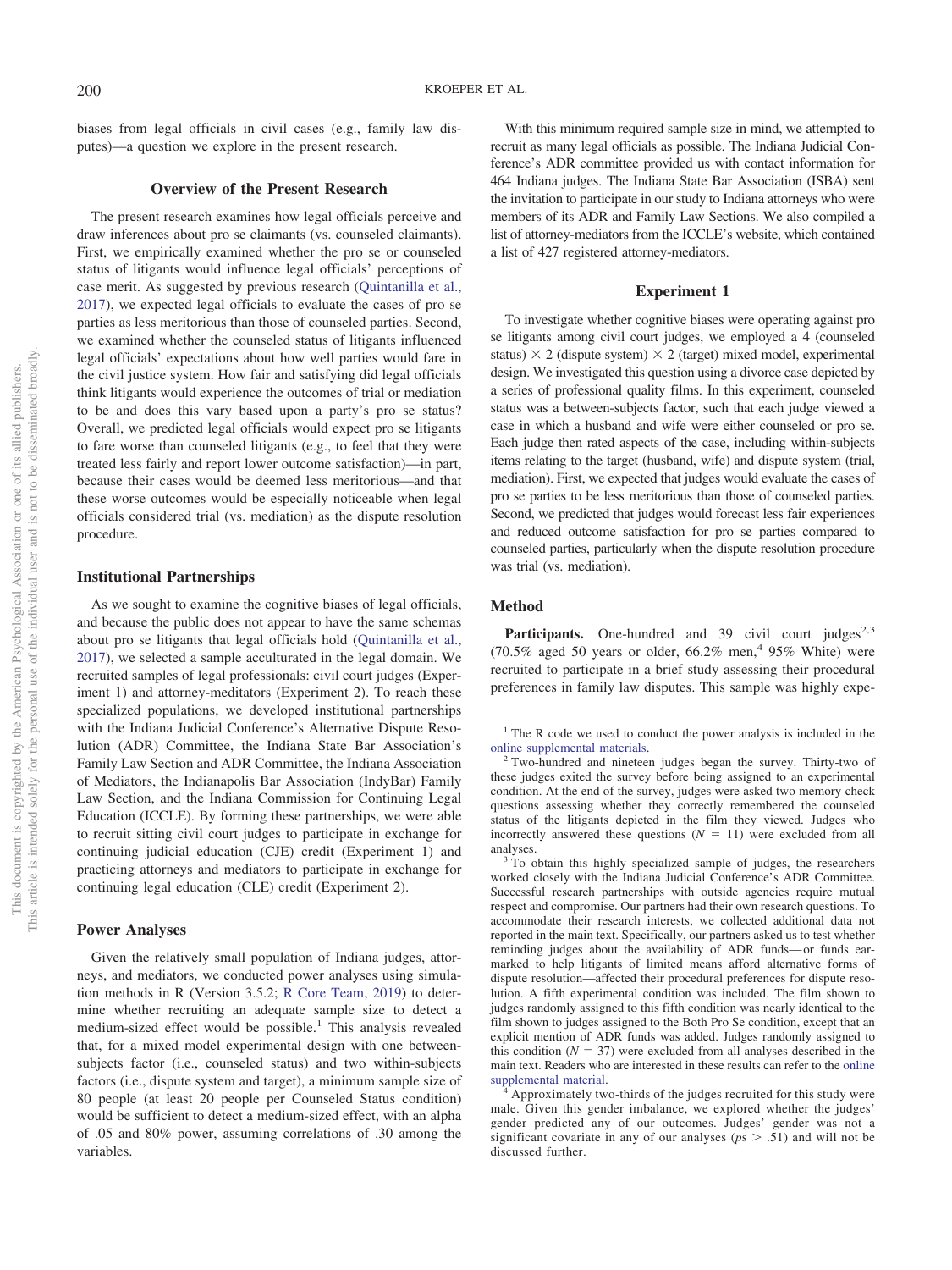rienced and specialized: the majority of judges reported at least 5 years of judicial experience (70.5%) and handling family law cases in their judicial practice  $(81.3\%)$ .<sup>5</sup>

**Procedure and materials.** After providing informed consent online, all judges were shown one of several short films depicting an initial hearing of a divorce proceeding.<sup>6</sup> Judges were randomly assigned to one of four experimental conditions in which we manipulated counseled status of the litigants, a husband and wife. This resulted in four experimental conditions: two symmetric conditions, in which (a) the husband and wife were both counseled or (b) the husband and wife were both uncounseled, as well as two asymmetric conditions, in which (c) the husband was counseled and the wife was uncounseled or (d) the wife was counseled and the husband was uncounseled. All other case details presented in the short films were held constant.<sup>7</sup> Across all conditions, the litigants described themselves as having two children from the marriage as well as two categories of unresolved, contested differences, including a dispute about parenting time and physical custody of the children and a dispute regarding the correct amount of child support that must be paid by each parent. Both the husband and wife were described as holding full-time, low-wage employment.

After viewing the short film, judges were asked about the perceived merit of each litigant's case (the order of the rated litigant was counterbalanced within subjects to minimize order effects).<sup>8,9</sup> Next, judges were asked to adopt the perspective of each litigant and indicate how fair and satisfied<sup>10</sup> they thought the husband and wife would experience trial and mediation (counterbalanced within subjects). Finally, the judges were thanked for their participation, debriefed, and compensated.

## **Measures.**

*Perceived merit.* To assess the perceived merit of the two litigants' cases, judges were asked to rate the persuasiveness of each party's argument on a scale ranging from 1 (*not at all*) to 7 (*very*).<sup>11</sup>

*Perspective-taking.* Two forms of perspective-taking were measured: perceived fairness and outcome satisfaction. Judges were asked to adopt the perspectives of the husband and wife (counterbalanced within subjects) and indicate how they thought each party would experience trial and mediation.

*Fairness.* Judges were asked to adopt the perspectives of the husband and wife and indicate how fair each party would likely feel the two dispute resolution procedures to be on a scale ranging from 1 (*not at all*) to 7 (*very*).

*Outcome satisfaction.* Similarly, for each of the two dispute resolution procedures, judges were asked to adopt the perspectives of the husband and wife and indicate how satisfied or dissatisfied each party would likely be with the outcome of the case on a scale ranging from 1 (*very dissatisfied*) to 6 (*very satisfied*).

# **Results**

#### **Perceived case merit.**

*Data analytic strategy.* Judges were asked to evaluate the merit of each litigant's case. We conducted a 4 (counseled status: both uncounseled, both counseled, only husband counseled, only wife counseled)  $\times$  2 (target: husband, wife) mixed model analysis of variance (ANOVA), with counseled status as a between-subjects factor and target as a within-subjects factor. To break down these complex relationships, we planned to examine contrasts between several conditions of interest. De-identified data files, analysis scripts,

and codebooks for Studies 1 and 2 are publicly available on the Open Science Framework website (for link, see [Kroeper et al., 2020\)](#page-14-25).

*Mixed model ANOVA.* The mixed model ANOVA revealed a significant main effect of counseled status,  $F(3, 135) = 10.38$ , p < .001,  $\eta_p^2 = .19$  ( $\eta_G^2 = .12$ ), which was qualified by a significant Counseled Status  $\times$  Target interaction,  $F(3, 135) = 10.69$ ,  $p <$ .001,  $\eta_{\rm p}^2 = .17$  ( $\eta_{\rm G}^2 = .07$ ; see [Table 1\)](#page-4-0).<sup>12</sup>

*Planned contrasts.* To understand the pattern of relationships among the variables, we conducted simple effects tests. Comparing the both uncounseled condition to the both counseled condition (Contrast 1), we found that judges perceived the cases of the husband and the wife to be significantly more meritorious when both parties had counsel ( $M_{\text{Husband}} = 4.11$ ,  $SD_{\text{Husband}} = 1.11$ ;  $M_{\text{wire}}$  = 4.63, *SD*<sub>Wife</sub> = 0.97) compared to when both parties lacked counsel ( $M_{\text{Husband}}$  = 3.20,  $SD_{\text{Husband}}$  = 1.35;  $\Delta_{\text{Husband}}$  = 0.91,  $p = .003$ ,  $d = 0.75$ ;  $M_{\text{wire}} = 3.23$ ,  $SD_{\text{wire}} = 1.29$ ;  $\Delta_{\text{wire}} =$ 1.40,  $p < .001$ ,  $d = 1.25$ ).<sup>13</sup> Next, by comparing the both uncoun-

(the judge remained consistent across films), we pilot tested their acting headshots—finding that the actors playing the various roles (e.g., husband, wife, attorneys) were perceived to be similarly attractive, warm, and competent. Thus, we do not believe that these extraneous factors influenced our results. <sup>8</sup> In addition, we asked judges to report their procedural beliefs about

dispute resolution procedures (i.e., their familiarity with and their beliefs about the fairness and effectiveness of trial and mediation) and their procedural preferences regarding the presented family law dispute. In general, we found that judges and attorneys-mediators were highly familiar with trial and mediation as dispute resolution procedures and perceived both approaches to be fair and effective methods of resolving the family law dispute. That said, judges, on average, were slightly more familiar with trial than with mediation whereas attorney-mediators were slightly more familiar with mediation than with trial. Both samples, however, tended to perceive mediation as a fairer dispute resolution procedure than trial. Judges and attorney-mediators overwhelmingly preferred mediation (over trial) to resolve this family law case. Procedural beliefs and preferences will not be discussed further in the main text of this article. Interested readers can review these results in the [online supplemental material.](http://dx.doi.org/10.1037/law0000229.supp)<br><sup>9</sup> Judges were also asked to rate their beliefs and preferences for a third

dispute resolution procedure: non-binding arbitration. Nonbinding arbitration was a very unpopular choice. Only five judges (3.6% of the entire sample) chose this option as their preferred dispute resolution procedure. For this reason, nonbinding arbitration will not be discussed further in the main text of this article. For results pertaining to nonbinding arbitration, please see the [online supplemental material.](http://dx.doi.org/10.1037/law0000229.supp) <sup>10</sup> Judges were also asked to estimate, in dollars, the total amount of fees

and costs the husband and wife would likely pay during the dispute resolution process. In general, analyses revealed that judges and attorneymediators expected people to pay more when they obtain counsel than when they lack counsel, especially when trial (vs. mediation) was the dispute resolution procedure. This outcome will not be discussed in the main text of this article. For a description of these measures and the results, refer to the [online supplemental material.](http://dx.doi.org/10.1037/law0000229.supp)<br> $11$  All exact measures for Experiments 1 and 2 are provided in the [online](http://dx.doi.org/10.1037/law0000229.supp)

[supplemental material.](http://dx.doi.org/10.1037/law0000229.supp)  $12$  The main effect of target was not statistically significant, *F*(1, 135) =

3.25,  $p = .07$ ,  $\eta_{\rm p}^2 = .02$  ( $\eta_{\rm G}^2$ 

 $13$  Within the both uncounseled condition, the difference in perceived merit for the husband's and wife's cases are not significantly different  $(p = .91)$ ; likewise, within the both counseled condition, the difference is not statistically significant  $(p = .05)$ . We used the Sidak adjustment for multiple comparisons.

<sup>5</sup> This study received research ethics committee approval at Indiana University.<br><sup>6</sup> Links to view these short films and written transcripts are available in

the [online supplemental material.](http://dx.doi.org/10.1037/law0000229.supp)<br><sup>7</sup> Before hiring the actors who portrayed the husband, wife, and attorneys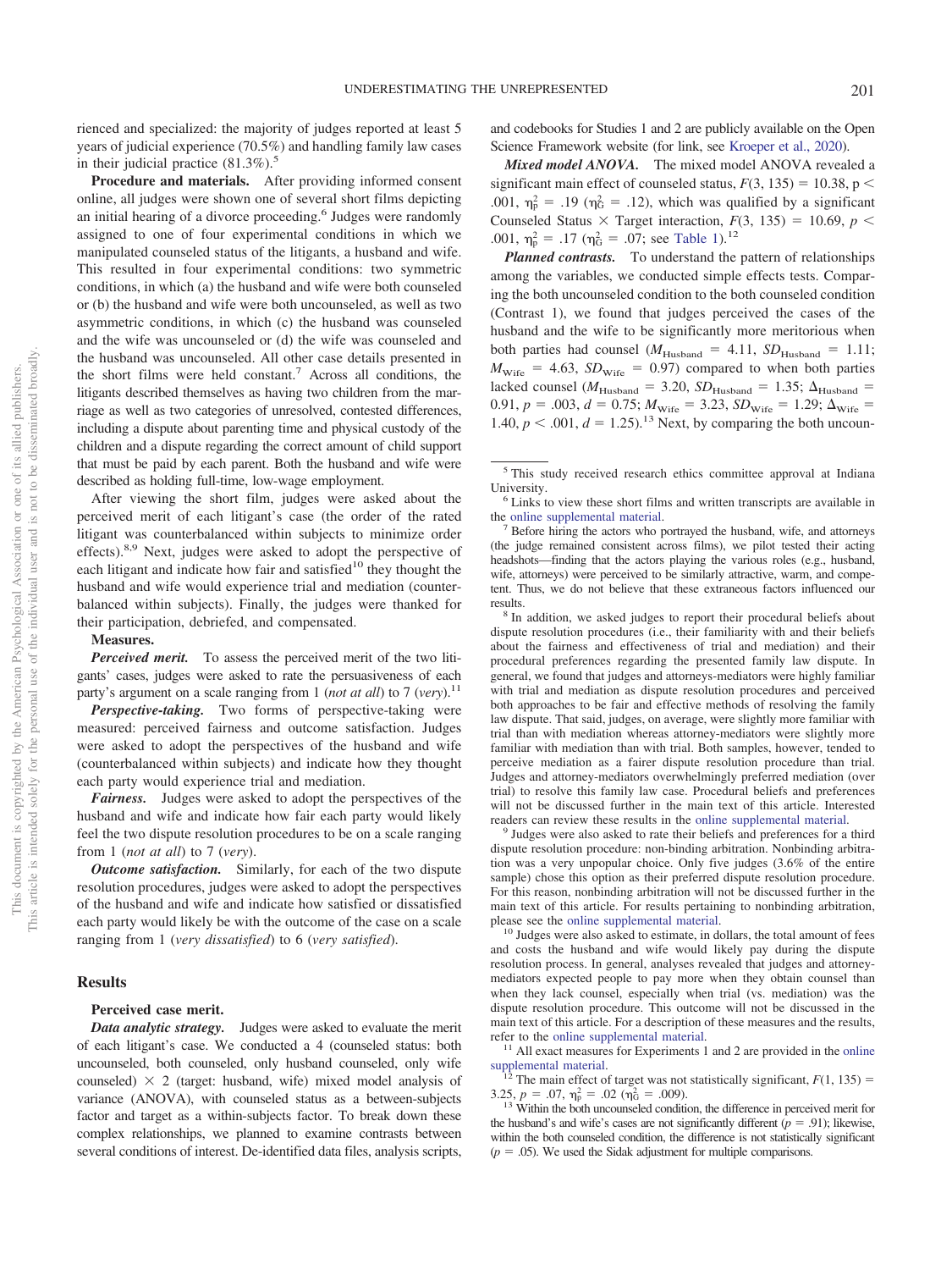<span id="page-4-0"></span>

| Table 1                                                  |  |  |  |
|----------------------------------------------------------|--|--|--|
| Perceptions of Case Merit by Counseled Status and Target |  |  |  |

|                        |                  |                | Experiment 1: Judges                                                                |                  |       |                               | Experiment 2: Attorney-mediators |       |              |                  |                             |              |  |
|------------------------|------------------|----------------|-------------------------------------------------------------------------------------|------------------|-------|-------------------------------|----------------------------------|-------|--------------|------------------|-----------------------------|--------------|--|
|                        | Husband          |                |                                                                                     | Wife             |       |                               | Husband                          |       |              | Wife             |                             |              |  |
| Counseled status       | $\boldsymbol{n}$ | M(SD)          | 95% CI                                                                              | $\boldsymbol{n}$ | M(SD) | 95% CI                        | $\boldsymbol{n}$                 | M(SD) | 95% CI       | $\boldsymbol{n}$ | M(SD)                       | 95% CI       |  |
| Both uncounseled       |                  | 35 3.20 (1.35) | $[2.78, 3.62]$ 35 3.23 (1.29) $[2.84, 3.62]$ 28 3.13 (1.04) $[2.69, 3.56]$          |                  |       |                               |                                  |       |              |                  | 28 3.23 (0.96)              | [2.77, 3.69] |  |
| Both counseled         |                  |                | 35 4.11 (1.11) [3.70, 4.53] 35 4.63 (0.97) [4.24, 5.02] 26 4.17 (0.80) [3.73, 4.62] |                  |       |                               |                                  |       |              |                  | 26 4.67 (0.96)              | [4.19, 5.15] |  |
| Only husband counseled |                  |                | 35 3.97 (1.15) [3.55, 4.39] 35 3.23 (0.97)                                          |                  |       | $[2.84, 3.62]$ 25 4.50 (1.26) |                                  |       | [4.04, 4.96] |                  | $25$ 3.38 $(1.51)$          | [2.89, 3.87] |  |
| Only wife counseled    |                  |                | 34 3.56 (1.40) [3.13, 3.98] 34 4.68 (1.39) [4.28, 5.07] 26 3.44 (1.42) [3.00, 3.89] |                  |       |                               |                                  |       |              |                  | 26 4.14 (1.43) [3.66, 4.61] |              |  |

*Note.*  $CI = confidence interval.$ 

seled condition to the only wife counseled condition (Contrast 2), we found that when the wife goes from uncounseled  $(M_{\text{wire}} =$ 3.23,  $SD_{\text{Wire}} = 1.29$ ) to counseled ( $M_{\text{Wire}} = 4.68$ ,  $SD_{\text{Wire}} = 1.39$ ), her case is seen as significantly more meritorious ( $\Delta_{\text{wire}} = 1.45$ ,  $p < .001$ ,  $d = 1.10$ ); expectedly (because the husband's counseled status does not change in this comparison), the perceived merit of the husband's case is unchanged (both uncounseled:  $M_{\text{Husband}} =$ 3.20,  $SD_{Husband}$  = 1.35; husband uncounseled, wife counseled:  $M_{\text{Husband}} = 3.56, SD_{\text{Husband}} = 1.40; \Delta_{\text{Husband}} = .36, p = .24, d =$ 0.27). Likewise, comparing the both uncounseled condition to the only husband counseled condition (Contrast 3), when the husband goes from uncounseled ( $M_{\text{Husband}} = 3.20$ ,  $SD_{\text{Husband}} = 1.35$ ) to counseled ( $M_{\text{Husband}} = 3.97$ ,  $SD_{\text{Husband}} = 1.15$ ), his case is seen as more meritorious ( $\Delta_{\text{Husband}} = .77$ ,  $p = .01$ ,  $d = 0.62$ ), whereas the perceived merit of the wife's case is unchanged (both uncounseled:  $M_{\text{wire}} = 3.23$ ,  $SD_{\text{wire}} = 1.29$ ; wife uncounseled, husband counseled:  $M_{\text{wire}} = 3.23$ ,  $SD_{\text{wire}} = 0.97$ ;  $\Delta_{\text{wire}} < 0.01$ ,  $p > .99$ ,  $d <$ .001). Turning now to the comparison between the only wife counseled condition and only husband counseled condition (Contrast 4), the move from uncounseled to counseled for the wife is significant (only husband counseled:  $M_{\text{wire}} = 3.23$ ,  $SD_{\text{wire}} =$ 0.97; only wife counseled:  $M_{\text{Wire}} = 4.68$ ,  $SD_{\text{Wire}} = 1.39$ ;  $\Delta_{\text{Wire}} =$ 

1.45,  $p < .001$ ,  $d = 1.23$ ); her case is perceived as more meritorious when she obtains counsel. The direction of the effect is the same for the husband; when he moves from uncounseled to counseled his case is perceived as more meritorious, though this effect does not reach statistical significance (only wife counseled:  $M_{\text{Husband}}$  = 3.56,  $SD_{\text{Husband}}$  = 1.40; only husband counseled:  $M_{\text{Husband}} = 3.97, SD_{\text{Husband}} = 1.15; \Delta_{\text{Husband}} = 0.41, p = .17, d =$ 0.33). This finding suggests that judges perceive the wife to be more disadvantaged by a lack of counsel (and more advantaged by obtaining counsel) than the husband, at least when comparing the two asymmetric conditions (i.e., only husband counseled, only wife counseled). That is, the effect of counseled status appears larger for the wife than the husband, in situations where only one party is counseled. Within these asymmetric conditions, we found that when the wife had counsel, but the husband did not (only wife counseled), her case was perceived to be significantly more meritorious than his ( $p < .001$ ,  $d_z = 0.55$ ). Likewise, when the husband had counsel, but the wife did not (only husband counseled), his case was perceived to be significantly more meritorious than hers ( $p = .004$ ,  $d<sub>z</sub> = 0.63$ ).

Consistent with predictions, judges perceived the cases of parties with legal counsel to be more meritorious than the cases of parties without legal counsel (see [Figure 1\)](#page-4-1), even when all other case-related



<span id="page-4-1"></span>*Figure 1.* Experiment 1: Judges beliefs about case merit by counseled status and target.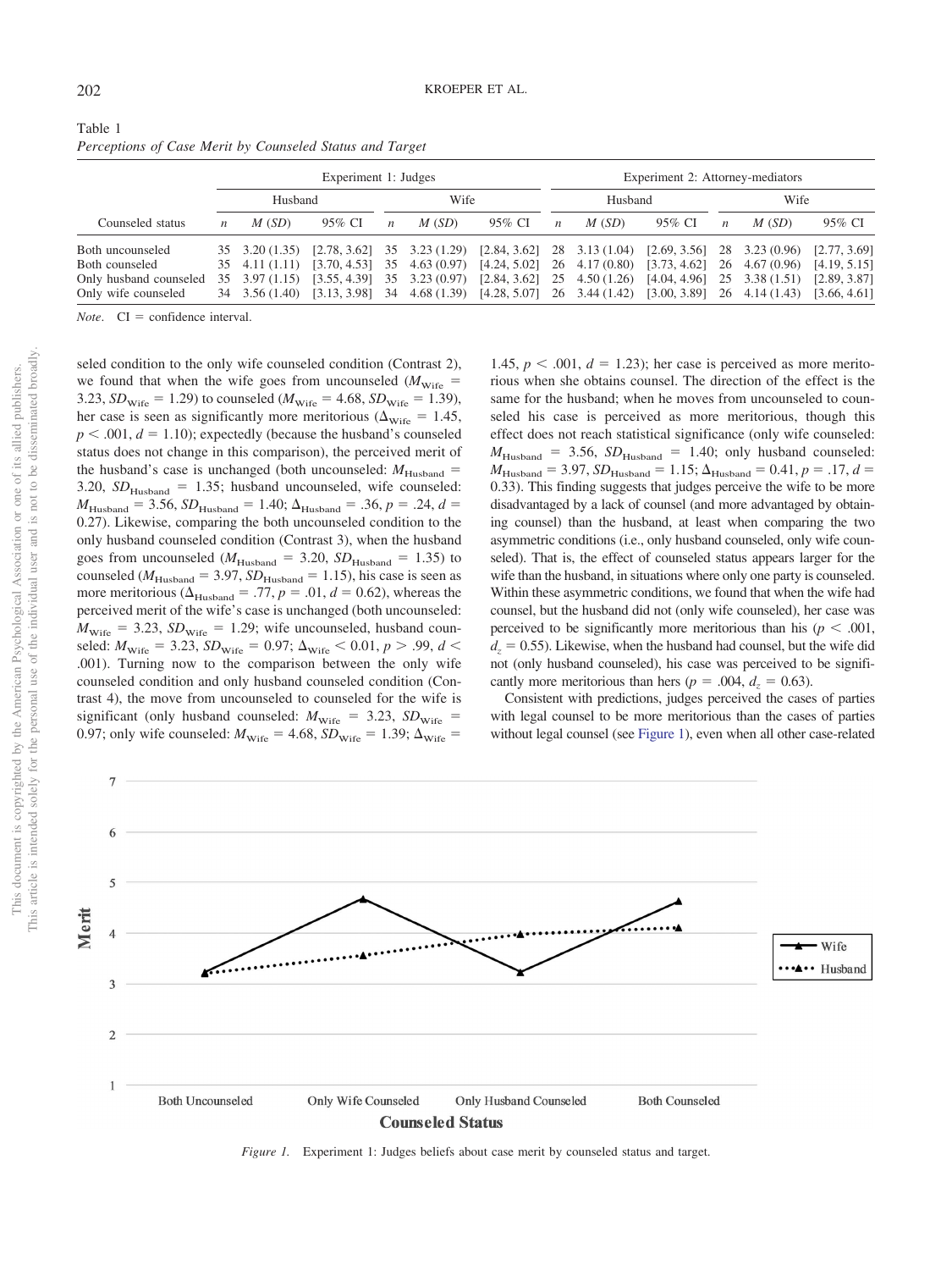factors are held constant. These findings suggest that judges devalue the case merit of uncounseled litigants. The mere presence or absence of counsel, holding case quality constant, affects the inferences judges make about a case's merit. This effect of counseled status may be especially large for the wife (vs. the husband) in situations where only one party has counsel.

# **Perspective taking outcomes.**

*Data analytic strategy.* As perceptions of merit were influenced by Counseled Status, we next explored whether judges' perceptions of how each litigant would experience trial and mediation would be shaped by their Counseled Status. We were particularly interested in how these dispute resolution procedures would affect judges' beliefs about whether the litigants would experience each procedure as fair and whether they would be satisfied with each procedure's outcome. To test these questions, we conducted 4 (counseled status: both uncounseled, both counseled, only husband counseled, only wife counseled)  $\times$  2 (target: husband, wife)  $\times$  2 (dispute system: trial, mediation) mixed model ANOVAs, with counseled status as a between-subjects factor and target and dispute system as within-subjects factors (see [Table 2\)](#page-6-0). Then to break down these complex relationships, we conducted planned contrasts (see [Table 3](#page-7-0) for the detailed results of the planned contrasts, separated by trial and mediation).

*Forecasted fairness.* First, we examined judges' expectations about whether the husband and wife would experience each procedure as fair. We expected that this would depend on Counseled Status, such that judges would expect pro se parties to experience both dispute resolutions as less fair than counseled litigants. However, we expected that this difference would be larger when judges were rating trial (vs. mediation) as the dispute resolution procedure. We expected this because trial is widely considered to be an adversarial, winner-take-all procedure [\(McAdoo & Welsh, 2004\)](#page-14-26) whereas mediation is thought (rightly or wrongly) to be a friendlier, more equitable procedure (e.g., [Brown, 1982;](#page-13-8) [Delgado, 2017\)](#page-13-9).

The analysis revealed the predicted three-way counseled status  $\times$  target  $\times$  dispute system interaction,  $F(3, 129) = 8.17$ ,  $p \le$ .001,  $\eta_p^2 = .16$  ( $\eta_G^2 = .02$ ).<sup>14</sup> Although this interaction is complex, there are a few key takeaways (see [Figure 2\)](#page-8-0).<sup>15</sup> Chiefly, judges expected all litigants to experience mediation ( $M = 5.33$ , 95% CI [5.15, 5.52]) as fairer than trial  $(M = 4.34, 95\% \text{ CI}$  [4.11, 4.56],  $p < .001$ ). Moreover, the gaps between the husband's experience of fairness and the wife's experience of fairness were expected to be much larger when trial was the dispute resolution procedure  $(M_{\text{Difference}} = 0.61, SE = .15, p < .001, d_z = .30)$ , compared to when mediation was the dispute resolution procedure  $(M<sub>Difference</sub>$ 0.16,  $SE = .06$ ,  $p = .01$ ,  $d_z = .22$ ). This makes sense as mediation is largely thought to be a collaborative procedure, whereas trial is considered more adversarial. In other words, when trial is the dispute resolution procedure, judges expect that moving from uncounseled to counseled status will result in large increases in experienced fairness for the now counseled litigant; however, when mediation is the dispute resolution procedure, the same change is perceived as less impactful. It appears that judges expect, regardless of Counseled Status, that mediators will ensure litigants experience mediation as fair.

*Forecasted outcome satisfaction.* Next, we examined the judges' expectations about the husband's and wife's satisfaction

with the outcome of each procedure. Again, we predicted that judges would expect pro se litigants to experience lower outcome satisfaction than counseled litigants. We expected that this difference would be larger when trial (vs. mediation) was considered as the dispute resolution procedure. The analysis revealed the predicted three-way Counseled Status  $\times$  Target  $\times$  Dispute System interaction,  $F(3, 127) = 9.15$ ,  $p < .001$ ,  $\eta_p^2 = .18$  ( $\eta_G^2 = .02$ ; see [Figure 3\)](#page-9-0).16 Consistent with fairness expectations above, judges expected both the husband and wife to be more satisfied with the outcomes of mediation ( $M_{\text{Husband}} = 4.24$ ,  $SD_{\text{Husband}} = 0.89$ ;  $M_{\text{Wire}}$  = 4.48,  $SD_{\text{Wire}}$  = 0.83) than of trial ( $M_{\text{Husband}}$  = 3.05,  $SD_{\text{Husband}} = 1.15, p < .001, d_z = 0.91; M_{\text{Wire}} = 3.80, SD_{\text{Wire}} =$ 1.24,  $p < .001$ ,  $d<sub>z</sub> = 0.51$ ). Moreover, judges expected the gaps between the husband's and wife's outcome satisfaction to be much larger when they considered trial ( $M<sub>Difference</sub> = 0.73$ , *SE* = 0.12,  $p < .001$ ,  $d_z = 0.48$ ) compared to mediation ( $M_{\text{Difference}} = 0.26$ ,  $SE = 0.07$ ,  $p < .001$ ,  $d<sub>z</sub> = 0.28$ ). Overall, judges expected that moving from counseled status to uncounseled status would result in more outcome dissatisfaction for litigants involved in a trial, particularly when the opposing party was counseled; however, moving from a counseled to an uncounseled status was expected to be less impactful for litigants involved in mediation. Again, judges expect that, regardless of counseled status, litigants will be relatively satisfied with the outcomes of mediation.

### **Discussion**

Consistent with hypotheses, judges evaluated pro se litigants as having less meritorious cases (despite identical case content) and expected these litigants to experience the civil justice system as less fair and satisfying than counseled litigants, especially when trial (vs. mediation) was pursued. Thus, judges are aware of the disadvantages that pro se litigants face (ironically, the same disadvantages that judges, themselves, exhibit when evaluating case merit). Judges expect that the (counseled) party who is forecasted to win will experience trial as fairer than the (pro se) party who is expected to lose. By contrast, judges expect that all parties (counseled and pro se litigants) will experience mediation as fairer and more satisfying than

<sup>&</sup>lt;sup>14</sup> For forecasted fairness perceptions, the main effect of dispute system,  $F(1, 129) = 51.82, p < .001, \eta_p^2 = .29$ , the main effect of target,  $F(1, 129) = 51.82, p < .001, \eta_p^2 = .29$ 129) = 20.40,  $p < .001$ ,  $\eta_p^2 = .14$ , the two-way interaction between counseled status and target,  $F(3, 129) = 14.99$ ,  $p < .001$ ,  $\eta_p^2 = .26$ , and the two-way interaction between dispute system and target were all statistically significant,  $F(1, 129) = 9.25$ ,  $p = .003$ ,  $\eta_p^2 = .07$ . As described in the main text, these main effects and two-way interactions were qualified by a significant three-way interaction between Counseled status, target, and dispute system,  $F(3, 129) = 8.17, p < .001, \eta_{p}^{2} = .16$ . All other main effects and interactions were non-significant ( $p_s \geq .17$ ).

<sup>&</sup>lt;sup>15</sup> Differences in degrees of freedom across analyses are attributable to survey attrition—some judges stopped answering questions toward the end of the survey. <sup>16</sup> For forecasted outcome satisfaction, the main effect of dispute system,

 $F(1, 127) = 91.95, p < .001, \eta_p^2 = .42$ , the main effect of target,  $F(1, 127) = 91.95$ ,  $p < .001, \eta_p^2 = .42$ , the main effect of target,  $F(1, 127) = .001$ 127) = 35.25,  $p < .001$ ,  $\eta_p^2 = .22$ , the two-way interaction between counseled status and target,  $F(3, 127) = 13.55$ ,  $p < .001$ ,  $\eta_p^2 = .24$ , and the two-way interaction between dispute system and target were all statistically significant,  $F(1, 127) = 19.29$ ,  $p < .001$ ,  $\eta_p^2 = .13$ . As described in the main text, these main effects and two-way interactions were qualified by a significant three-way interaction between counseled status, target, and dispute system,  $F(3, 127) = 9.15$ ,  $p < .001$ ,  $\eta_p^2 = .18$ , All other main effects and interactions were nonsignificant ( $ps \ge .63$ ).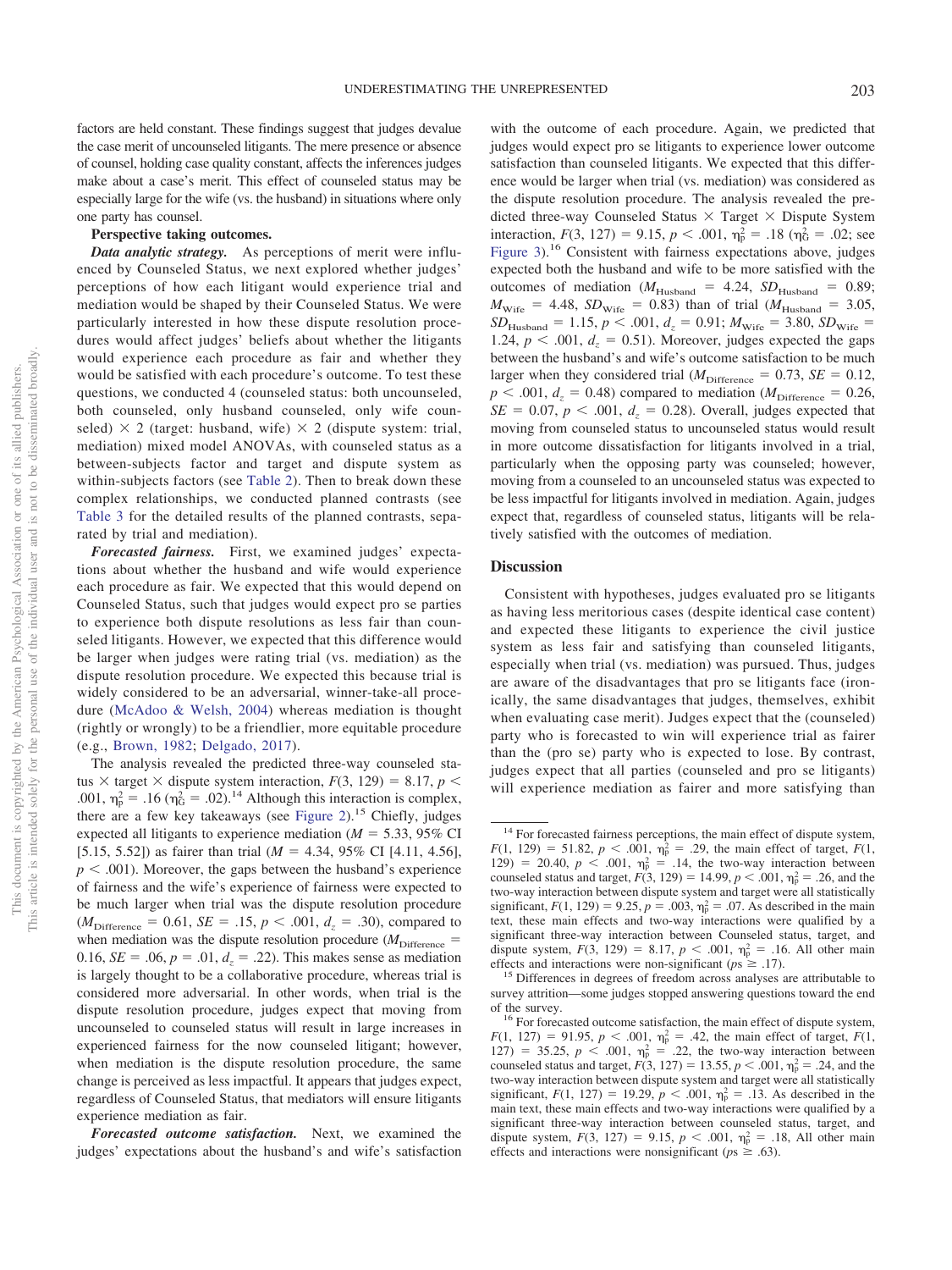<span id="page-6-0"></span>Table 2

|                        |       |                        | Husband      |                  |             | Wife                        |                  |                |                             |                  |                             |                             |  |
|------------------------|-------|------------------------|--------------|------------------|-------------|-----------------------------|------------------|----------------|-----------------------------|------------------|-----------------------------|-----------------------------|--|
|                        | Trial |                        |              |                  | Mediation   |                             |                  | Trial          |                             | Medciation       |                             |                             |  |
| Counseled status       | n     | M(SD)                  | 95% CI       | $\boldsymbol{n}$ | M(SD)       | 95% CI                      | $\boldsymbol{n}$ | M(SD)          | 95% CI                      | $\boldsymbol{n}$ | M(SD)                       | 95% CI                      |  |
| Fairness               |       |                        |              |                  |             |                             |                  |                |                             |                  |                             |                             |  |
| Both uncounseled       |       | 3.56(1.50)             | [3.02, 4.10] | 34               |             | $4.94(1.37)$ $[4.53, 5.35]$ | 34               | 4.65(1.50)     | [4.13, 5.16]                | 34               | $5.32(0.98)$ [4.95, 5.69]   |                             |  |
| Both counseled         |       | 34 4.21 (1.61)         | [3.67, 4.74] | 34               | 5.50 (1.08) | [5.09, 5.91]                |                  | 34 4.76 (1.54) | [4.25, 5.28]                |                  | 34 5.47 (1.11) [5.10, 5.84] |                             |  |
| Only husband counseled |       | 35 4.71 (1.51)         | [4.18, 5.24] | 35               | 5.77 (1.09) | [5.37, 6.17]                | 35               | 3.86 (1.75)    | [3.35, 4.36]                | 35               | $5.66(1.14)$ $[5.29, 6.02]$ |                             |  |
| Only wife counseled    |       | $30\quad 3.63\ (1.73)$ | [3.06, 4.21] | 30               | 4.80(1.24)  | [4.37, 5.23]                | 30               | 5.30(1.15)     | [4.75, 5.85]                | 30               |                             | $5.20(1.13)$ $[4.81, 5.59]$ |  |
| Outcome satisfaction   |       |                        |              |                  |             |                             |                  |                |                             |                  |                             |                             |  |
| Both uncounseled       | 34    | 2.70(1.03)             | [2.33, 3.08] | 34               | 4.06(0.98)  | [3.76, 4.36]                | 34               | 4.09(1.19)     | [3.69, 4.49]                | 34               | 4.62(0.65)                  | [4.34, 4.89]                |  |
| Both counseled         | 32    | 2.88(1.16)             | [2.49, 3.26] | 32               | 4.19(0.97)  | [3.88, 4.50]                | 32               | 3.66(1.29)     | [3.25, 4.07]                | 32               | 4.56(0.76)                  | [4.28, 4.85]                |  |
| Only husband counseled | 31    | 3.65(1.17)             | [3.25, 4.04] | 31               | 4.48(0.72)  | [4.17, 4.80]                | 31               | 3.03(1.22)     | [2.62, 3.45]                | 31               | 4.29(0.94)                  | [4.00, 4.58]                |  |
| Only wife counseled    |       | 34 2.94 (1.04)         | [2.57, 3.31] |                  |             | 34 4.24 (0.85) [3.93, 4.54] |                  |                | 34 4.29 (0.97) [3.88, 4.69] |                  | 34 4.53 (0.86) [4.26, 4.80] |                             |  |

*Experiment 1: Descriptive Statistics: Judges' Perspective Taking by Counseled Status, Dispute System, and Target*

 $Note$   $CI = confidence interval$ 

trial, perhaps because mediation is widely viewed as more friendly and collaborative than trial and because mediators are expected to be unbiased officials who help the parties solve problems.

### **Experiment 2**

Experiment 2 replicates and extends Experiment 1 by recruiting a sample of attorney-mediators.17 Judges are not the only legal officials with power in civil cases—attorney-mediators have considerable power as well. Mediation is thought to be a fairer dispute resolution procedure than trial [\(Brown, 1982\)](#page-13-8). But do attorneymediators have the same cognitive biases that judges hold toward pro se parties? The purpose of Experiment 2 was to test this question.

# **Method**

Participants. One-hundred and eight attorney-mediators<sup>18,19</sup> from the State of Indiana ( $M_{age} = 51.5$  years, 55.7% women, 84.3% White) were recruited to participate in a brief study assessing their procedural preferences for family law disputes. In this sample, the majority of respondents reported having more than 5 years of legal and mediation experience. In addition, most respondents reported handling at least 25 separate family law cases within the past year.

**Procedure and materials.** The procedure for Experiment 2 was identical to that of Experiment 1.20

#### **Results**

**Data analytic strategy.** The data analytic strategies used in Experiment 2 were identical to that of Experiment 1.

#### **Perceived case merit.**

*Mixed model ANOVA.* This analysis revealed a significant main effect of Counseled Status,  $F(3, 101) = 7.21$ ,  $p < .001$ ,  $\eta_p^2 =$ .18 ( $\eta_G^2$  = .13), which was qualified by the predicted Counseled Status  $\times$  Target interaction,  $F(3, 101) = 9.74$ ,  $p < .001$ ,  $\eta_p^2 = .22$  $(\eta_G^2 = .08; \text{ see Table 1}).^{21}$ 

*Planned contrasts.* Consistent with judges' perceptions, attorney-mediators perceived the cases of parties who had counsel to be more meritorious than the cases of parties without counsel (see [Figure 4\)](#page-9-1). Comparing the both uncounseled condition to the both counseled condition (Contrast 1), we found that attorney-mediators perceived the husband's and wife's cases to be significantly more meritorious when parties ob-

**Measures.** Experiment 2 measures were almost identical to those presented to judges in Experiment 1, with the exception that we added one more question about the perceived merit of each litigant's case (i.e., the item "how *meritorious* is each party's argument?" was included in addition to "how *persuasive* is each party's argument" from Experiment 1), changing perceived merit from a one-item measure to a two-item measure. This allowed us to create a more reliable measure of perceived merit in Experiment 2,  $\alpha_{\text{Wire}}$  = .90,  $\alpha_{\text{Husband}}$  = .84. All other measures were identical to Experiment 1.

<sup>17</sup> Most of our respondents described themselves as both attorneys *and* mediators (79.6%), with only a small proportion describing themselves as only attorneys (8.3%) and others as only mediators (12.1%). Thus, we combined all respondents into a single group of "attorney-mediators." <sup>18</sup> Two-hundred and six attorney-mediators began the survey. Thirty-two

of these attorney-mediators exited the survey before being assigned to an experimental condition. At the end of the survey, attorney-mediators were asked two memory check questions to assess whether they correctly remembered the counseled or uncounseled status of the litigants depicted in a short film they were asked to view. Individuals who incorrectly answered these questions ( $N = 32$ ) were excluded from all analyses.<br><sup>19</sup> To obtain this desirable sample of attorney-mediators, the researchers

collaborated with community partners: the Indiana State Bar Association's Family Law Section and ADR Committee, the Indiana Association of Mediators, the Indianapolis Bar Association (IndyBar) Family Law Section, and the ICCLE. The researchers collected additional data to help these collaborators answer their own research questions. Again, we added a fifth condition about the availability of ADR funds. Attorney-mediators randomly assigned to this condition  $(N = 34)$  were excluded from all analyses described in the main text. These results can be found in the [online](http://dx.doi.org/10.1037/law0000229.supp)

[supplemental material.](http://dx.doi.org/10.1037/law0000229.supp) <sup>20</sup> Like the previous study, this study received research ethics committee approval at Indiana University.

<sup>&</sup>lt;sup>21</sup> The main effect of target was not statistically significant,  $F(1, 101) =$ 0.12,  $p = .12$ ,  $\eta_p^2 = .001$  ( $\eta_G^2 < .001$ ).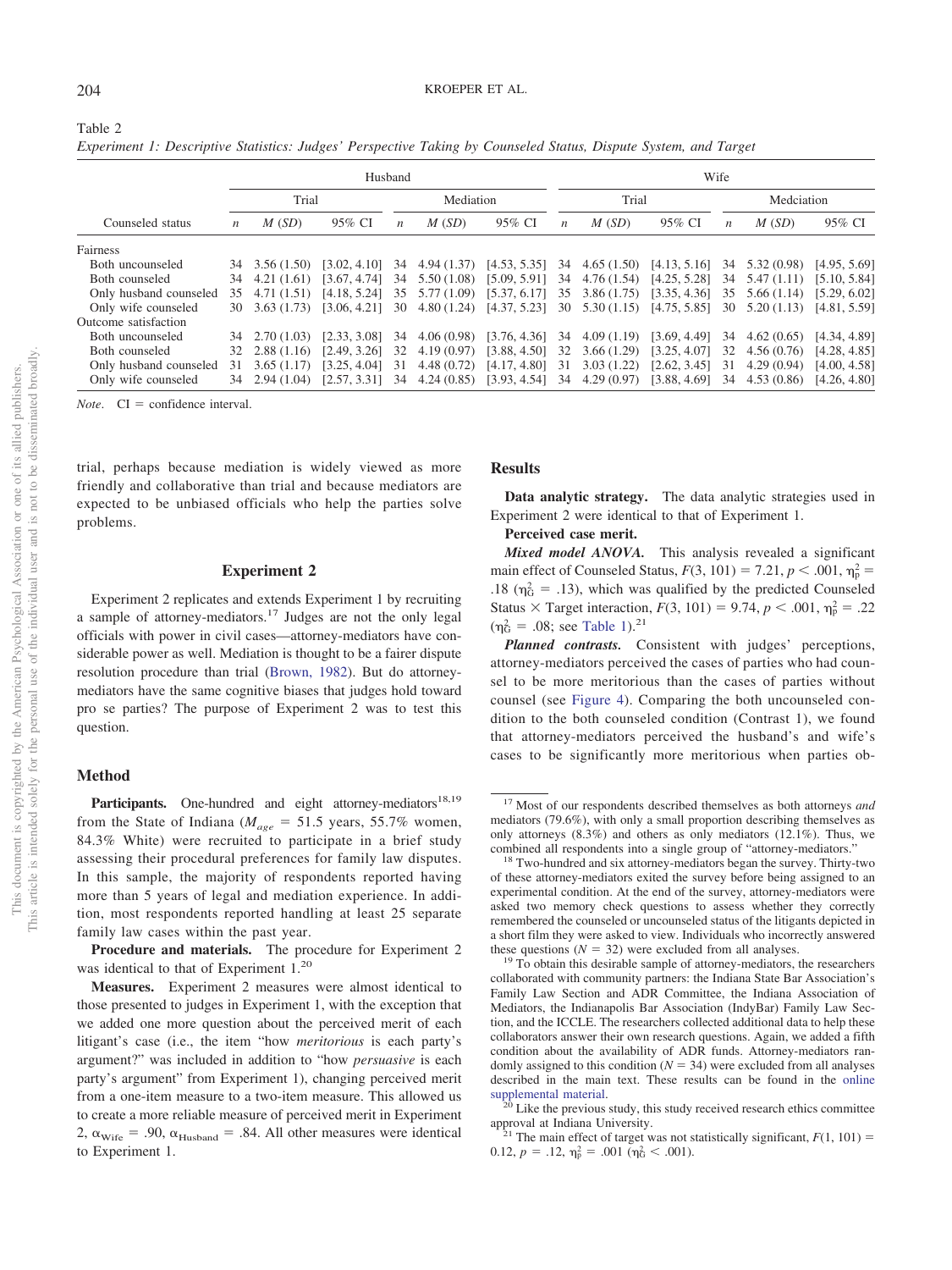| I<br>×<br>۰, | I<br>×<br>۰. |
|--------------|--------------|

|                      |         |                  | Trial      |      |                  | Mediation  |        |                  |            |         |                  |            |
|----------------------|---------|------------------|------------|------|------------------|------------|--------|------------------|------------|---------|------------------|------------|
|                      | Wife    |                  |            |      | Husband          |            |        | Wife             |            | Husband |                  |            |
| Contrast             | Δ       | $\boldsymbol{p}$ | $\eta_p^2$ | Δ    | $\boldsymbol{p}$ | $\eta_p^2$ | Δ      | $\boldsymbol{p}$ | $\eta_p^2$ | Δ       | $\boldsymbol{p}$ | $\eta_p^2$ |
| Fairness             |         |                  |            |      |                  |            |        |                  |            |         |                  |            |
| Contrast 1           | .08     | .82              | < 0.01     | .58  | .13              | .02        | .19    | .47              | < 0.01     | .60     | .04              | .03        |
| Contrast 2           | .61     | .11              | .02        | .05  | .90              | < 0.01     | $-.10$ | .72              | < 0.01     | $-.07$  | .82              | < 0.01     |
| Contrast 3           | $-.83$  | .02              | .04        | 1.09 | .005             | .06        | .33    | .21              | .01        | .83     | .005             | .06        |
| Contrast 4           | $-1.43$ | < 0.01           | .10        | 1.04 | .009             | .05        | .43    | .11              | .02        | .90     | .003             | .07        |
| Outcome satisfaction |         |                  |            |      |                  |            |        |                  |            |         |                  |            |
| Contrast 1           | $-.42$  | .14              | .02        | .20  | .47              | < 0.01     | $-.06$ | .78              | < 0.01     | .13     | .56              | < 0.01     |
| Contrast 2           | .18     | .52              | < 0.01     | .20  | .46              | < 0.01     | $-.09$ | .65              | < 0.01     | .18     | .42              | < 0.01     |
| Contrast 3           | $-1.05$ | < 0.001          | .09        | .88  | .001             | .08        | $-.33$ | .11              | .02        | .43     | .06              | .03        |
| Contrast 4           | $-1.23$ | < 0.01           | .12        | .68  | .014             | .05        | $-.24$ | .24              | .01        | .25     | .26              | .01        |

<span id="page-7-0"></span>Table 3 *Experiment 1: Planned Contrasts: Judges' Perspective Taking*

*Note*. Contrast 1 compared the both uncounseled condition to the both counseled condition; Contrast 2 compared the both uncounseled condition to the only wife counseled condition; Contrast 3 compared the both uncounseled condition to the only husband counseled condition; and, lastly, Contrast 4 compared the only wife counseled condition to the only husband counseled condition. Sidak corrections for multiple comparisons were used.

tained counsel ( $M_{\text{Husband}}$  = 4.17,  $SD_{\text{Husband}}$  = 0.80;  $M_{\text{wire}}$  = 4.67,  $SD<sub>wire</sub> = 0.96$ ) than when parties lacked counsel  $(M_{\text{Husband}} = 3.13, SD_{\text{Husband}} = 1.04, \Delta_{\text{Husband}} = 1.05, p = .001,$  $d = 1.14$ ;  $M_{\text{Wire}} = 3.23$ ,  $SD_{\text{Wire}} = 0.96$ ,  $\Delta_{\text{Wire}} = 1.44$ ,  $p <$ .001,  $d = 1.53$ ), with a tendency to perceive the wife's case as more meritorious than the husband's case.<sup>22</sup> When comparing the both uncounseled condition to the only wife counseled condition (Contrast 2), we found that when the wife goes from uncounseled ( $M_{\text{Wire}}$  = 3.23,  $SD_{\text{Wire}}$  = 0.96) to counseled  $(M<sub>wire</sub> = 4.17, SD<sub>wire</sub> = 0.80)$ , her case is seen as significantly more meritorious ( $\Delta_{\text{wire}} = 0.90, p = .008, d = 1.08$ ); however, the perceived merit of the husband's case is unchanged—which is expected, because the husband's counseled status does not change in this comparison (both uncounseled:  $M_{\text{Hussband}} = 3.13$ ,  $SD_{Husband}$  = 1.04; husband uncounseled, wife counseled:  $M_{\text{Husband}} = 3.44$ ,  $SD_{\text{Husband}} = 1.42$ ;  $\Delta_{\text{Husband}} = 0.32$ ,  $p = .31$ ,  $d = 0.26$ ). We see a similar pattern when comparing the both uncounseled condition to the only husband counseled condition (Contrast 3), when the husband goes from uncounseled  $(M_{\text{Husband}} = 3.13, SD_{\text{Husband}} = 1.04)$  to counseled  $(M_{\text{Husband}} =$ 4.50,  $SD_{Hushand}$  = 1.26), his case is seen as more meritorious  $(\Delta_{\text{Husband}} = 1.38, p < .001, d = 1.22)$ , whereas the perceived merit of the wife's case is unchanged (both uncounseled:  $M_{\text{wire}}$  = 3.23, *SD*<sub>Wife</sub> = 0.96; wife uncounseled, husband counseled:  $M_{\text{wire}} = 3.38$ ,  $SD_{\text{wire}} = 1.51$ ;  $\Delta_{\text{wire}} = 0.15$ ,  $p =$ .66,  $d = 0.12$ ). Turning now to the comparison between the only wife counseled condition and only husband counseled condition (Contrast 4), the move from uncounseled to counseled for the wife (wife uncounseled, husband counseled:  $M_{\text{wire}} = 3.38$ ,  $SD<sub>wire</sub> = 1.50$ ; wife counseled, husband uncounseled:  $M<sub>wire</sub> =$ 4.13,  $SD_{\text{Wire}} = 1.43$ ;  $\Delta_{\text{Wire}} = -0.76$ ,  $p = .03$ ,  $d = 0.52$ ) and the husband is significant (wife counseled, husband uncounseled:  $M_{\text{Husband}} = 3.44$ ,  $SD_{\text{Husband}} = 1.42$ ; wife uncounseled, husband counseled:  $M_{\text{Husband}}$  = 4.50,  $SD_{\text{Husband}}$  = 1.26;  $\Delta_{\text{Husband}}$  = 1.06,  $p = .001$ ,  $d = 0.80$ ). Their cases are perceived to be more meritorious when counsel is obtained (vs. not). Analyzing the data within these asymmetric conditions, when the wife had counsel, but the husband did not, her case was perceived to be significantly more meritorious ( $M = 4.13$ ,  $SD = 1.43$ ) than his  $(M = 3.44, SD = 1.42, p = .008, d<sub>z</sub> = 0.42)$ . Likewise, when the husband had counsel, but the wife did not, his case was perceived to be significantly more meritorious ( $M = 4.50$ ,  $SD =$ 1.26) than hers ( $M = 3.38$ ,  $SD = 1.51$ ,  $p < .001$ ,  $d_z = 0.77$ ).

Consistent with predictions and the results of the previous experiment, attorney-mediators perceived the cases of parties with legal counsel to be more meritorious than the cases of parties without legal counsel, even when experimentally controlling for other case-related factors (e.g., evidence, preparedness, etc.). These findings suggest that attorney-mediators, like judges, devalue the case merit of uncounseled litigants. The mere presence or absence of counsel, holding case quality constant, affects the inferences attorney-mediators make about a case's merit.

#### **Perspective taking outcomes.**

*Forecasted fairness.* The analysis examining attorneymediators' fairness expectations revealed the predicted three-way Counseled Status  $\times$  Target  $\times$  Dispute System interaction,  $F(3)$ , 97) = 11.96,  $p < .001$ ,  $\eta_{\rm p}^2 = .27$  ( $\eta_{\rm G}^2 = .06$ ; see [Figure 5\)](#page-10-0).<sup>23</sup> Consistent with judges' expectations, attorney-mediators expected all parties to experience mediation ( $M = 5.39$ , 95% CI [5.16,

<sup>&</sup>lt;sup>22</sup> Within the both uncounseled condition, the difference in perceived merit for the husband's and wife's cases are not significantly different ( $p =$ .67); in the both counseled condition, the difference is also not significant  $(p = .06)$ . This is very similar to judges' perceptions of merit in Experiment 1.

<sup>&</sup>lt;sup>23</sup> For forecasted fairness perceptions, the main effect of dispute system,  $F(1, 97) = 69.14, p < .001, \eta_p^2 = .42$ , the main effect of target,  $F(1, 97) =$ 19.88,  $p < .001$ ,  $\eta_p^2 = .17$ , the two-way interaction between counseled status and target,  $F(3, 97) = 18.16$ ,  $p < .001$ ,  $\eta_p^2 = .36$ , and the two-way interaction between dispute system and target were all statistically significant,  $F(1, 97) = 15.45$ ,  $p < .001$ ,  $\eta_p^2 = .14$ . As described in the main text, these main effects and two-way interactions were qualified by a significant three-way interaction between counseled status, target, and dispute system,  $F(3, 97) = 11.96$ ,  $p < .001$ ,  $\eta_p^2 = .27$ . All other main effects and interactions were non-significant ( $ps \ge .40$ ).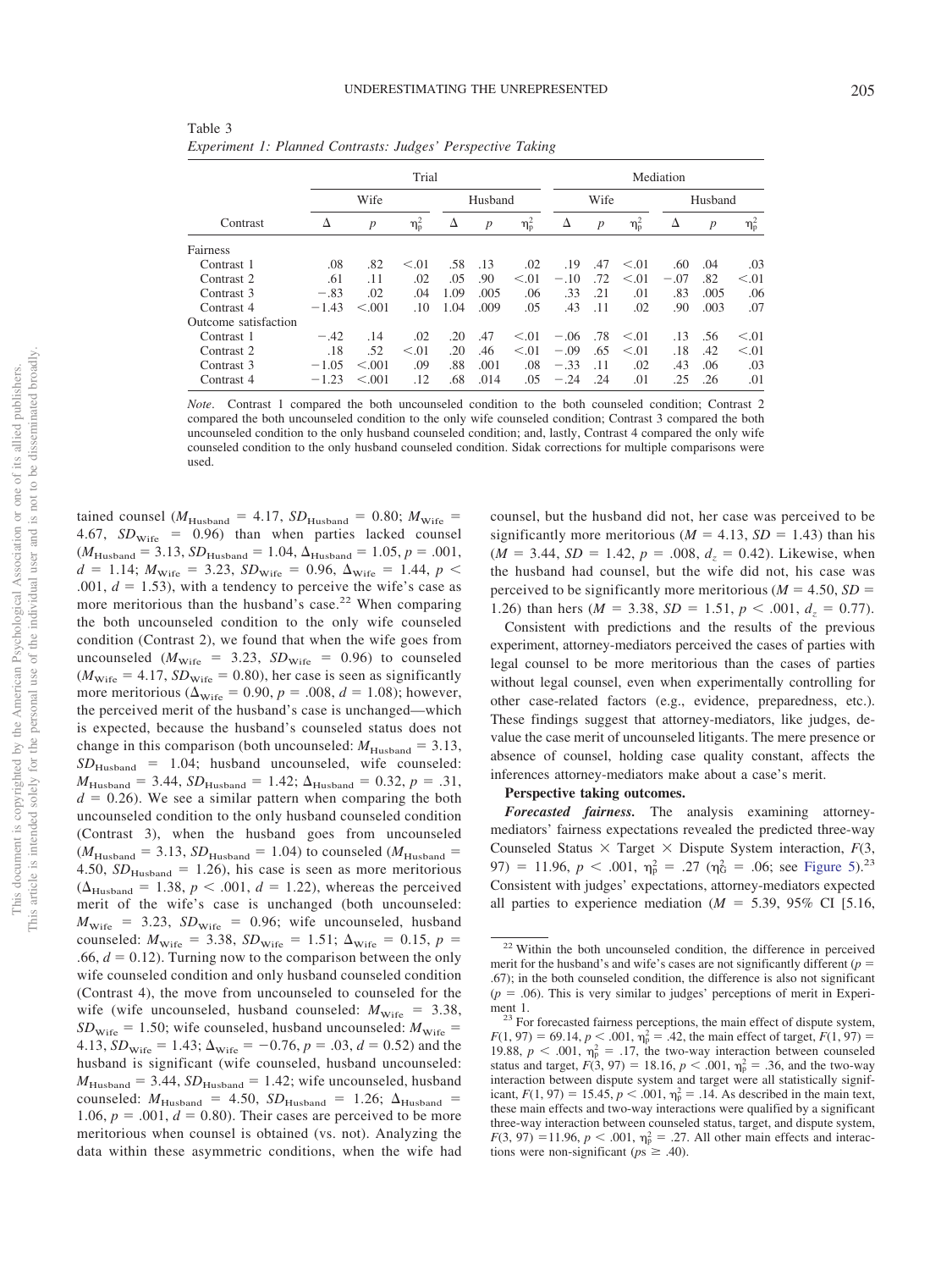

<span id="page-8-0"></span>*Figure 2.* Experiment 1: Judges perspective taking on fairness experiences by counseled status, dispute system, and target.

5.61]) as fairer than trial ( $M = 3.91$ , 95% CI [3.65, 4.18],  $p <$ .001). Again, the gaps between the husband's experience of fairness and the wife's experience of fairness are expected to be much larger when trial (vs. mediation) is the dispute resolution procedure ( $M_{\text{Difference}} = 1.01$ ,  $SE = .21$ ,  $p < .001$ ,  $d_z = 0.41$  vs.  $M_{\text{Difference}} = .05$ , *SE* = .12, *p* = .65,  $d_z = 0.03$ ). Like judges, attorney-mediators forecasted that, in trial, moving from uncounseled to counseled would result in large increases in experienced fairness for the litigants. Much like the judges, attorney-mediators forecasted that both parties would experience mediation as fair.

*Forecasted outcome satisfaction.* The analysis examining attorney-mediators' forecasted outcome satisfaction revealed the predicted 3-way Counseled Status  $\times$  Target  $\times$  Dispute System interaction,  $F(3, 100) = 8.15$ ,  $p < .001$ ,  $\eta_p^2 = .20$  ( $\eta_G^2 = .03$ ; see [Figure 6\)](#page-10-1).<sup>24</sup> On average, attorney-mediators expected both the husband and wife to be more satisfied with the outcomes of mediation ( $M = 4.48$ , 95% CI [4.30, 4.65]) than of trial ( $M = 3.08$ , 95% CI [2.91, 3.25],  $p < .001$ ). Like judges, attorney-mediators expected the gaps between the husband's outcome satisfaction and the wife's outcome satisfaction to be much larger when trial (vs. mediation) is the dispute resolution procedure ( $M_{\text{Difference}} = 0.77$ ,  $SE = .15$ ,  $p < .001$ ,  $d_z = 0.45$  vs.  $M_{\text{Difference}} = 0.09$ ,  $SE = .07$ ,  $p = .19$ ,  $d<sub>z</sub> = 0.13$ ; see [Table 4\)](#page-11-0). In trial, the person with counsel is expected to be much more satisfied with the outcome than the person without counsel; in mediation, however, both parties are expected to be fairly satisfied with the outcome (see [Table 5](#page-11-1) for the detailed results of the planned contrasts, separated by trial and mediation).

## **Discussion**

Much like the judges sampled in Experiment 1, attorneymediators construed pro se litigants as having less meritorious claims (despite identical case content). Thus, even though media-

tion is widely perceived to be a fairer dispute resolution procedure, attorney-mediators show cognitive biases against pro se litigants (vs. counseled litigants) when evaluating case merit. Consistent with these appraisals of merit, attorney-mediators expected pro se litigants to experience the civil justice system as less fair and satisfying than counseled litigants, especially when trial (vs. mediation) was pursued.

#### **General Discussion**

Pro se parties are systematically disadvantaged in the U.S. civil justice system— experiencing worse outcomes than counseled parties at virtually every stage of civil litigation (e.g., [Quintanilla et](#page-14-5) [al., 2017;](#page-14-5) [Shanahan et al., 2016;](#page-14-7) [Seron et al., 2001\)](#page-14-6). To mitigate these disadvantages, U.S. legal scholars have proposed solutions aimed at attenuating disparities in information and "know-how" between counseled and uncounseled litigants (e.g., improving selfhelp resources). Of course, improving self-help resources may improve conditions for pro se parties (e.g., [Barton, 2010;](#page-13-2) [Lands](#page-14-21)[man, 2009,](#page-14-21) [2012;](#page-14-22) [Swank, 2005\)](#page-14-23), but these solutions alone will not fully address the pro se problem if legal officials treat pro se parties worse than (otherwise identical) counseled parties. Thus, the present research examined how legal officials perceive and draw inferences about pro se claimants (vs. counseled claimants), while experimentally holding all other case-details constant.

<sup>&</sup>lt;sup>24</sup> For forecasted outcome satisfaction, the main effect of dispute system,  $F(1, 100) = 139.19, p < .001, \eta_p^2 = .58$ , the main effect of target,  $F(1, 100) = 139.19$ ,  $p < .001$ ,  $\eta_p^2 = .58$ , the main effect of target,  $F(1, 100) = 139.19$ ,  $p < .001$ ,  $\eta_p^2 = .58$ , the main effect of target,  $F(1, 100) = .00$ 100) = 24.16,  $p < .001$ ,  $\eta_p^2 = .20$ , the two-way interaction between counseled status and target,  $F(3, 100) = 12.67, p < .001, \eta_{p}^{2} = .28$ , and the two-way interaction between dispute system and target were all statistically significant,  $F(1, 100) = 20.01$ ,  $p < .001$ ,  $\eta_p^2 = .17$ . As described in the main text, these main effects and two-way interactions were qualified by a significant three-way interaction between counseled status, target, and dispute system,  $F(3, 100) = 8.15$ ,  $p < .001$ ,  $\eta_p^2 = .20$ , All other main effects and interactions were nonsignificant ( $ps \geq .22$ ).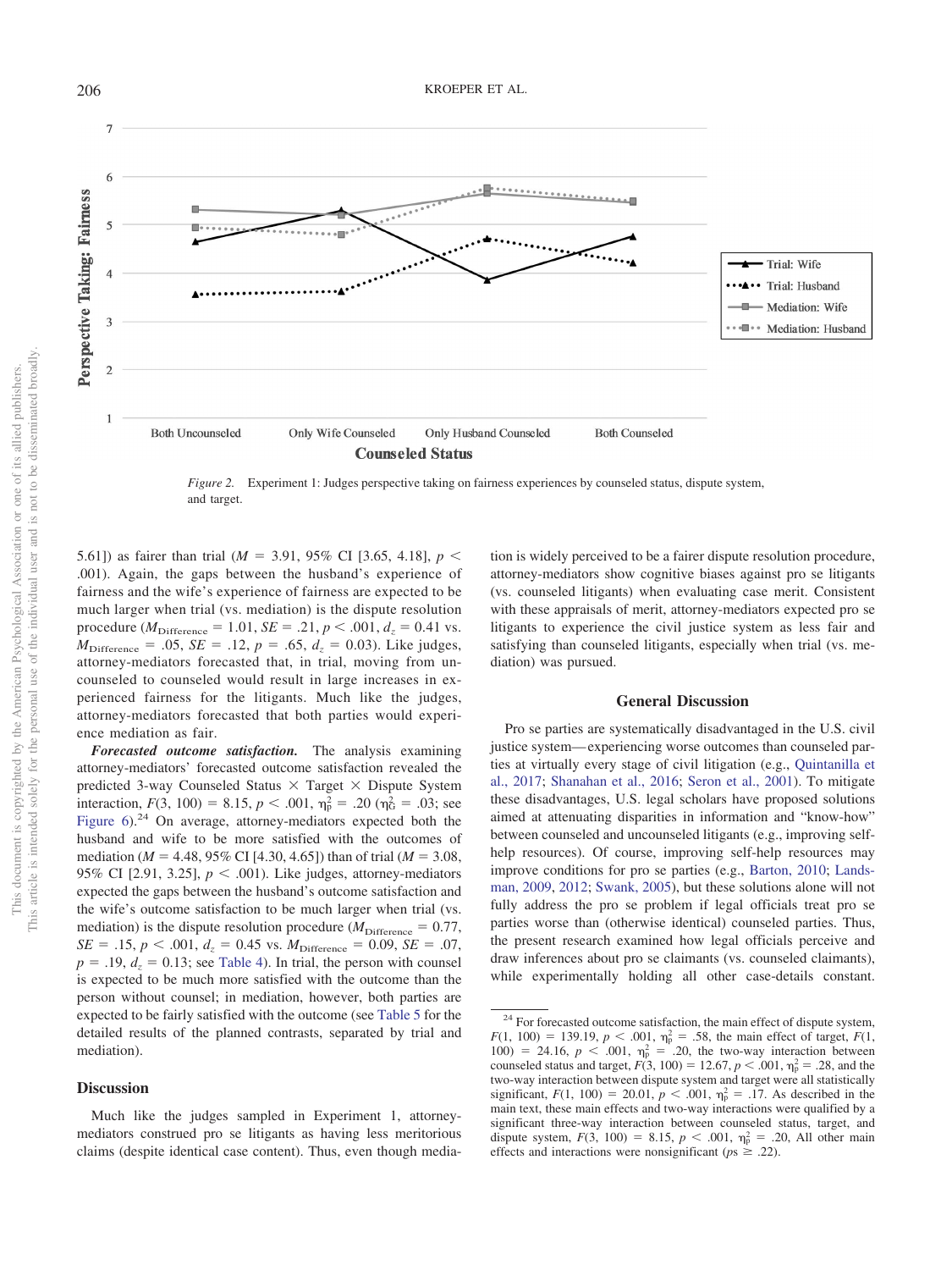**I** · Mediation: Husband **Both Uncounseled** Only Wife Counseled Only Husband Counseled **Both Counseled Counseled Status** 

<span id="page-9-0"></span>*Figure 3.* Experiment 1: Judges perspective taking on outcome satisfaction by counseled status, dispute system, and target.

Across two experiments with samples of judges and attorneymediators, we found that these legal officials systematically appraised the cases of pro se parties as less meritorious than the cases of counseled parties. These studies add to the growing literature suggesting that the mere presence of counsel gives litigants a material and symbolic edge in the courtroom (see also [Quintanilla](#page-14-5) [et al., 2017;](#page-14-5) [Sandefur, 2015\)](#page-14-10). Further, we found that legal officials expected pro se litigants to fare worse than counseled litigants in the courtroom. Judges and attorney-mediators forecasted that pro se litigants would experience the civil justice system as less fair and satisfying than counseled litigants, especially when trial (vs. mediation) was considered to be the dispute resolution procedure. Yet attorney-mediators themselves exhibited the same cognitive biases that judges held toward pro se litigants.

Given these findings, it seems probable that when legal officials forecast the outcomes of trial, they expect that the litigant who will likely win (i.e., the one with more *case merit*) will have a more positive trial experience than the litigant expected to lose. The cases of pro se litigants (vs. counseled litigants) were systematically perceived to be less meritorious (though, objectively, they did not differ), which fueled legal officials' downward expectations for pro se litigants at trial—pro se litigants were expected to



<span id="page-9-1"></span>*Figure 4.* Experiment 2: Attorney-mediator beliefs about case merit by counseled status and target.

 $\overline{7}$ 

5

 $\overline{A}$ 

3

 $\overline{2}$ 

Perspective Taking: Outcome Satisfaction

Trial: Wife

Trial: Husband Mediation: Wife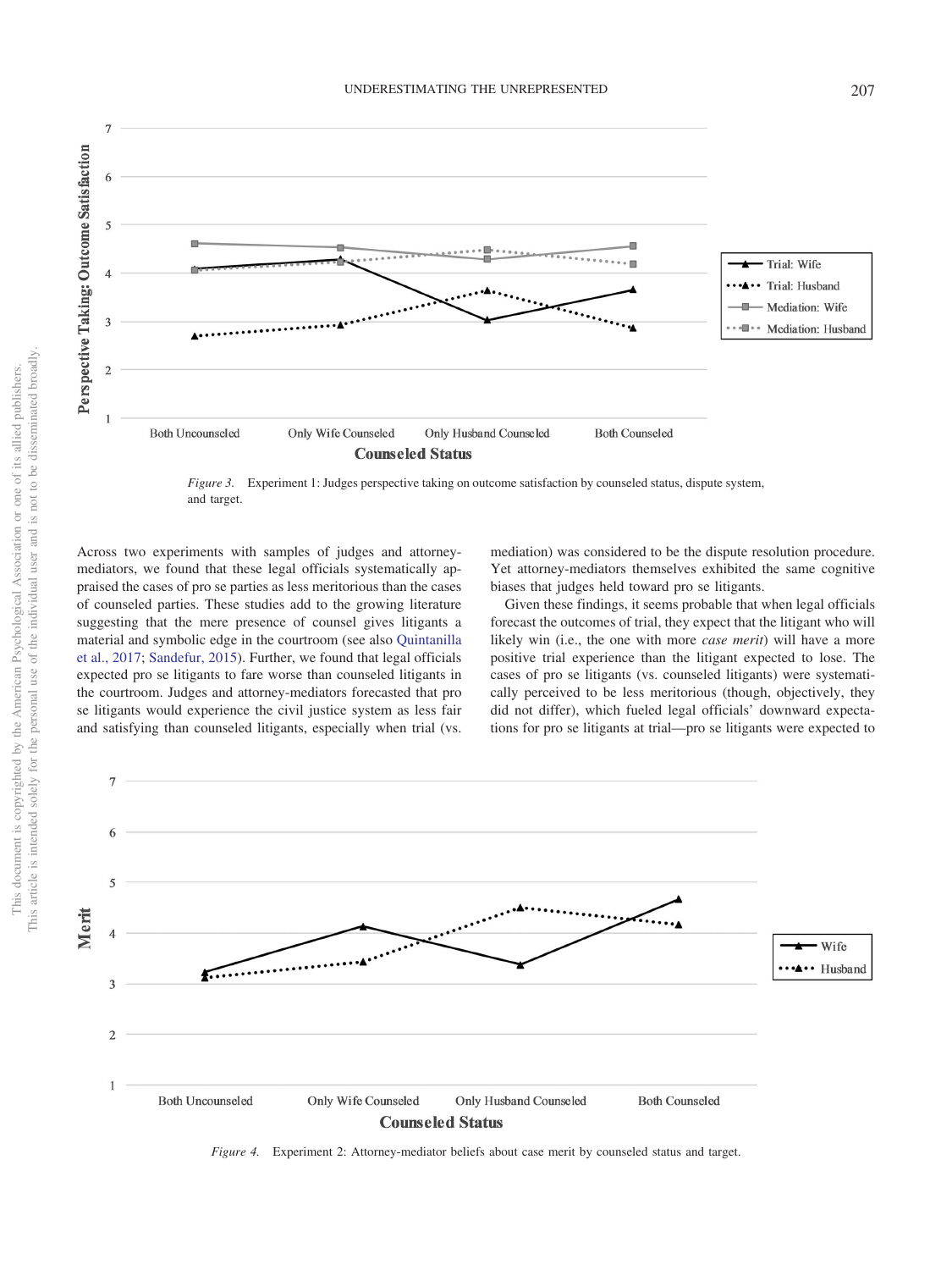

<span id="page-10-0"></span>*Figure 5.* Experiment 2: Attorney-mediator perspective taking on fairness experiences by counseled status, dispute system, and target.

experience the civil justice system as less fair and less satisfying than counseled litigants. These forecasts changed, however, when mediation (vs. trial) was imagined as the dispute resolution procedure. When legal officials imagined mediation as the dispute resolution system, counseled and pro se litigants were expected to experience dispute resolution as relatively fair and satisfying.

On balance, legal officials perceive parties with counsel to be more meritorious than parties without counsel; however, we found that judges (but not attorney-mediators) perceive the wife to be more disadvantaged by a lack of counsel (and more advantaged by obtaining counsel) than the husband. Moreover, judges' (but not

attorney-mediators') preference for mediation (over trial) was amplified in situations where only the wife lacked counsel (see the [online supplemental material\)](http://dx.doi.org/10.1037/law0000229.supp). Although unexpected, these findings suggest that judges may, at least in some custody dispute cases, be more sensitive to pro se disadvantages facing women compared to men, which is consistent with other research showing that judges generally prefer mothers over fathers in custody disputes [\(Stamps, 2002\)](#page-14-27). One possibility is that judges feel more pity toward the uncounseled woman (vs. man), as suggested by research on benevolent sexism and the pervasive societal stereotypes about women as in need of protection [\(Fiske, Cuddy, Glick, & Xu,](#page-13-10)



<span id="page-10-1"></span>*Figure 6.* Experiment 2: Attorney-mediator perspective taking on outcome satisfaction by counseled status, dispute system, and target.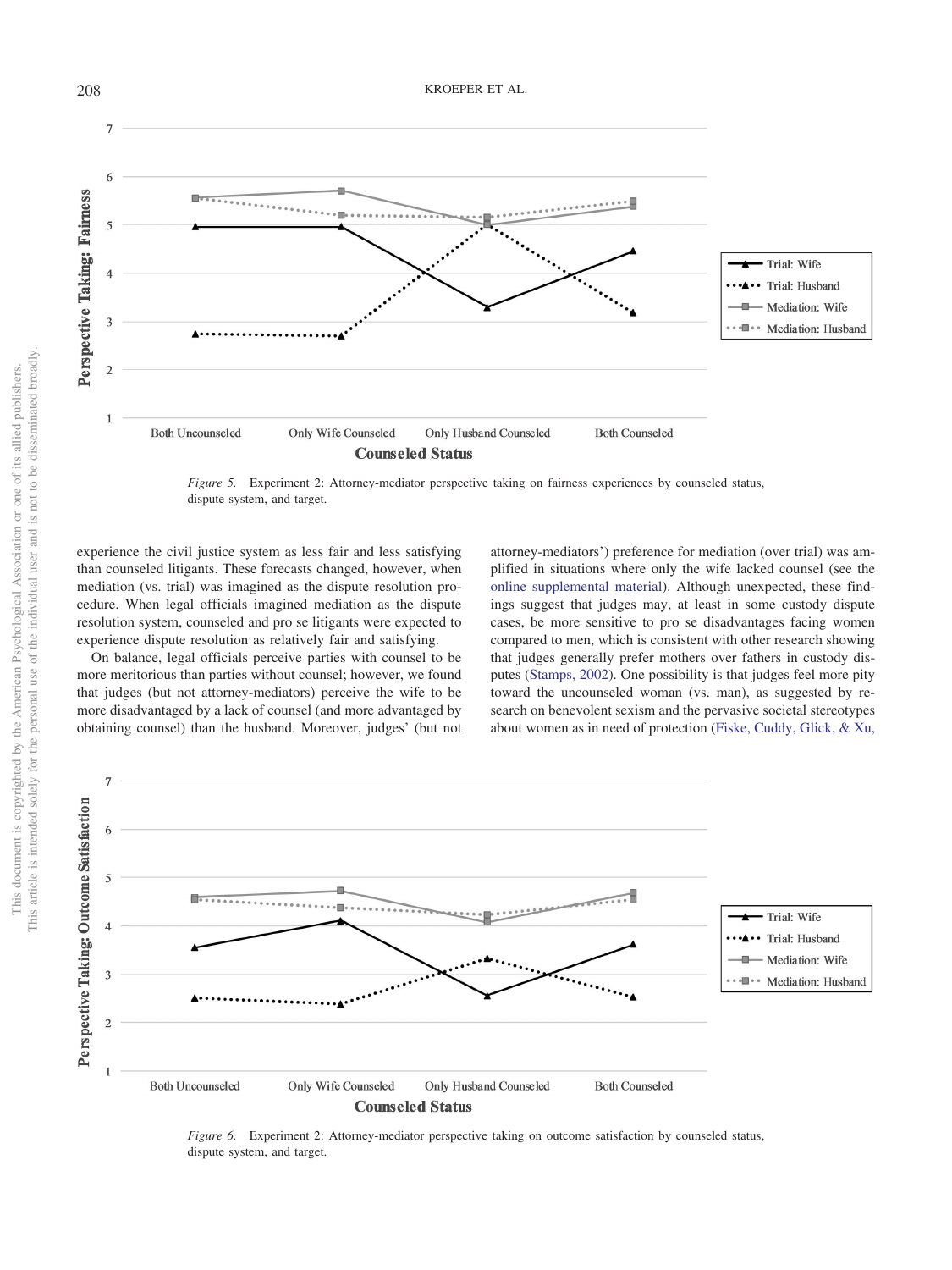| Husband                |       |                              |              |                  |             |                                             |                  | Wife       |                               |                  |                |              |  |  |  |
|------------------------|-------|------------------------------|--------------|------------------|-------------|---------------------------------------------|------------------|------------|-------------------------------|------------------|----------------|--------------|--|--|--|
|                        | Trial |                              |              | Mediation        |             |                                             | Trial            |            |                               |                  | Mediation      |              |  |  |  |
| Counseled status       | n     | M(SD)                        | 95% CI       | $\boldsymbol{n}$ | M(SD)       | 95% CI                                      | $\boldsymbol{n}$ | M(SD)      | 95% CI                        | $\boldsymbol{n}$ | M(SD)          | 95% CI       |  |  |  |
| Fairness               |       |                              |              |                  |             |                                             |                  |            |                               |                  |                |              |  |  |  |
| Both uncounseled       | 27    | 2.74(1.48)                   | [2.13, 3.35] | 27               | 5.56 (1.19) | [5.04, 6.07]                                | 27               | 4.96(1.60) | [4.27, 5.65]                  | 27               | 5.56(0.93)     | [5.09, 6.02] |  |  |  |
| Both counseled         |       | $26 \quad 3.19 \quad (1.65)$ | [2.57, 3.82] | 26               | 5.50(0.95)  | $[4.97, 6.03]$ 26 4.46 (1.75)               |                  |            | $[3.76, 5.16]$ 26 5.38 (1.10) |                  |                | [4.91, 5.86] |  |  |  |
| Only husband counseled | 24    | 5.00(1.77)                   | [4.35, 5.65] | 24               | 5.17(1.52)  | $[4.62, 5.72]$ 24 3.29 (2.12)               |                  |            | $[2.56, 4.02]$ 24             |                  | 5.00(1.69)     | [4.51, 5.49] |  |  |  |
| Only wife counseled    |       | 24 2.71 (1.52)               | [2.06, 3.36] | 24               |             | $5.21(1.69)$ $[4.66, 5.76]$ 24 $4.96(1.73)$ |                  |            | $[4.23, 5.69]$ 24 5.71 (1.00) |                  |                | [5.22, 6.20] |  |  |  |
| Outcome satisfaction   |       |                              |              |                  |             |                                             |                  |            |                               |                  |                |              |  |  |  |
| Both uncounseled       | 27    | 2.52(1.12)                   | [2.10, 2.94] | 27               |             | $4.56(0.80)$ $[4.17, 4.94]$ 27 $3.56(1.16)$ |                  |            | $[3.09, 4.02]$ 27             |                  | 4.59(0.93)     | [4.24, 4.95] |  |  |  |
| Both counseled         |       | $26 \quad 2.54 \quad (0.99)$ | [2.11, 2.96] | 26               | 4.54(0.95)  | $[4.15, 4.93]$ 26 3.62 (1.17)               |                  |            | [3.14, 4.09]                  | 26               | 4.69(0.84)     | [4.33, 5.06] |  |  |  |
| Only husband counseled | 25    | 3.32(1.22)                   | [2.89, 3.75] | 25               | 4.24(1.27)  | $[3.84, 4.64]$ 25 2.56 (1.23)               |                  |            | [2.08, 3.04]                  | 25               | 4.08(1.19)     | [3.71, 4.45] |  |  |  |
| Only wife counseled    |       | $26$ $2.38$ $(1.02)$         | [1.96, 2.81] | 26               | 4.38(0.94)  | $[4.00, 4.77]$ 26 4.12 (1.31)               |                  |            | [3.64, 4.59]                  |                  | 26 4.73 (0.72) | [4.37, 5.09] |  |  |  |

*Experiment 2: Descriptive Statistics: Attorney-Mediator Perspective Taking by Counseled Status, Dispute System, and Target*

 $Note$   $CI = confidence interval$ 

<span id="page-11-0"></span>Table 4

[2002;](#page-13-10) [Glick & Fiske, 1996\)](#page-14-28). Or perhaps this occurs because judges expect that women (vs. men) are typically responsible for the bulk of child care duties and are viewed as "better suited" to be child caregivers [\(Costa, Esteves, Kreimer, Struchiner, & Hannikainen,](#page-13-11) [2019;](#page-13-11) [Stamps, 2002\)](#page-14-27). Understanding exactly why judges (but not attorney-mediators) were more sensitive to the pro se status of women is beyond the scope of this project, but it does highlight the importance of taking an intersectional approach to studies of the effect of pro se status in the courtroom. Pro se women (vs. pro se men) may face two axes of disadvantage instead of just one disadvantage due to a lack of counsel and disadvantage due to gender. More strongly preferring mediation over trial when women are uncounseled may be necessary to counteract the historical subjugation of women; however, this behavior raises interesting questions about whether women and men (mothers and fathers) are indeed being treated equally under the law [\(Braver, Shapiro, &](#page-13-12) [Goodman, 2006\)](#page-13-12). Further investigation of the benevolent stereotypes about women being more vulnerable than men is needed such stereotypes may underlie why women are perceived to be even more disadvantaged by lack of counsel than are men.

# **Why Are Pro Se Litigants' Cases Devalued?**

Our findings indicate that legal officials devalue the case merit of pro se parties and, in turn, this cognitive bias has consequences for how pro se litigants are expected to fare in the courtroom and in mediation. Still, there are lingering questions about this kind of underestimation of the underrepresented. Some may surmise that legal officials drew on their past experiences that pro se litigants fare more poorly in court when making inferences about case merit in this family law case and, therefore, wonder whether this phenomenon should be understood as a cognitive bias. We do not disagree that these merit evaluations may be predicated on past experience. In this particular scenario, however, this phenomenon can be best understood as cognitive bias. This is because legal officials appear to be overextending experiential knowledge (i.e., that pro se litigants fare poorly in court) to a situation where its use is inappropriate and distorts evaluations [\(Manstead et al., 1996,](#page-14-29) p. 89). Although pro se litigants fare more poorly than counseled litigants in general, this preexisting belief has no bearing on the underlying merit of most family law cases. Indeed, whether parties

<span id="page-11-1"></span>Table 5

| Experiment 2: Planned Contrasts: Attorney-Mediator Perspective Taking |  |  |  |  |
|-----------------------------------------------------------------------|--|--|--|--|
|                                                                       |  |  |  |  |

|                      |         |                  | Trial            |        |         | Mediation        |        |                  |                  |         |     |                                        |
|----------------------|---------|------------------|------------------|--------|---------|------------------|--------|------------------|------------------|---------|-----|----------------------------------------|
|                      |         | Wife             |                  |        | Husband |                  |        | Wife             |                  | Husband |     |                                        |
| Contrast             | Δ       | $\boldsymbol{p}$ | $\eta_{\rm p}^2$ | Δ      | p       | $\eta_{\rm p}^2$ | Δ      | $\boldsymbol{p}$ | $\eta_{\rm p}^2$ | Δ       | p   | $\eta_{\rm p}^{\scriptscriptstyle\pm}$ |
| Fairness             |         |                  |                  |        |         |                  |        |                  |                  |         |     |                                        |
| Contrast 1           | $-.50$  | .31              | .01              | .45    | .31     | .01              | $-.17$ | .61              | .003             | $-.06$  | .88 | < 0.001                                |
| Contrast 2           | $-.003$ | .99              | < 0.001          | $-.02$ | .96     | < 0.001          | .15    | .65              | .002             | $-.35$  | .36 | .01                                    |
| Contrast 3           | $-1.67$ | .001             | .10              | 2.26   | < 0.001 | .21              | $-.56$ | .11              | .03              | $-.39$  | .31 | .01                                    |
| Contrast 4           | $-1.67$ | .002             | .10              | 2.28   | < 0.001 | .20              | $-.71$ | .05              | .04              | $-.04$  | .92 | < 0.001                                |
| Outcome satisfaction |         |                  |                  |        |         |                  |        |                  |                  |         |     |                                        |
| Contrast 1           | .06     | .86              | < 0.001          | .02    | .95     | < 0.001          | .10    | .70              | .002             | $-.02$  | .95 | < 0.001                                |
| Contrast 2           | .56     | .10              | .03              | $-.13$ | .66     | .002             | .14    | .59              | .003             | $-.17$  | .54 | .004                                   |
| Contrast 3           | $-1.00$ | .004             | .08              | .80    | .01     | .07              | $-.51$ | .05              | .04              | $-.32$  | .26 | .01                                    |
| Contrast 4           | $-1.56$ | < 0.001          | .17              | .94    | .003    | .09              | $-.65$ | .01              | .06              | $-.15$  | .61 | .003                                   |

*Note*. Contrast 1 compared the both uncounseled condition to the both counseled condition; Contrast 2 compared the both uncounseled condition to the only wife counseled condition; Contrast 3 compared the both uncounseled condition to the only husband counseled condition; and, lastly, Contrast 4 compared the only wife counseled condition to the only husband counseled condition. Sidak corrections for multiple comparisons were used.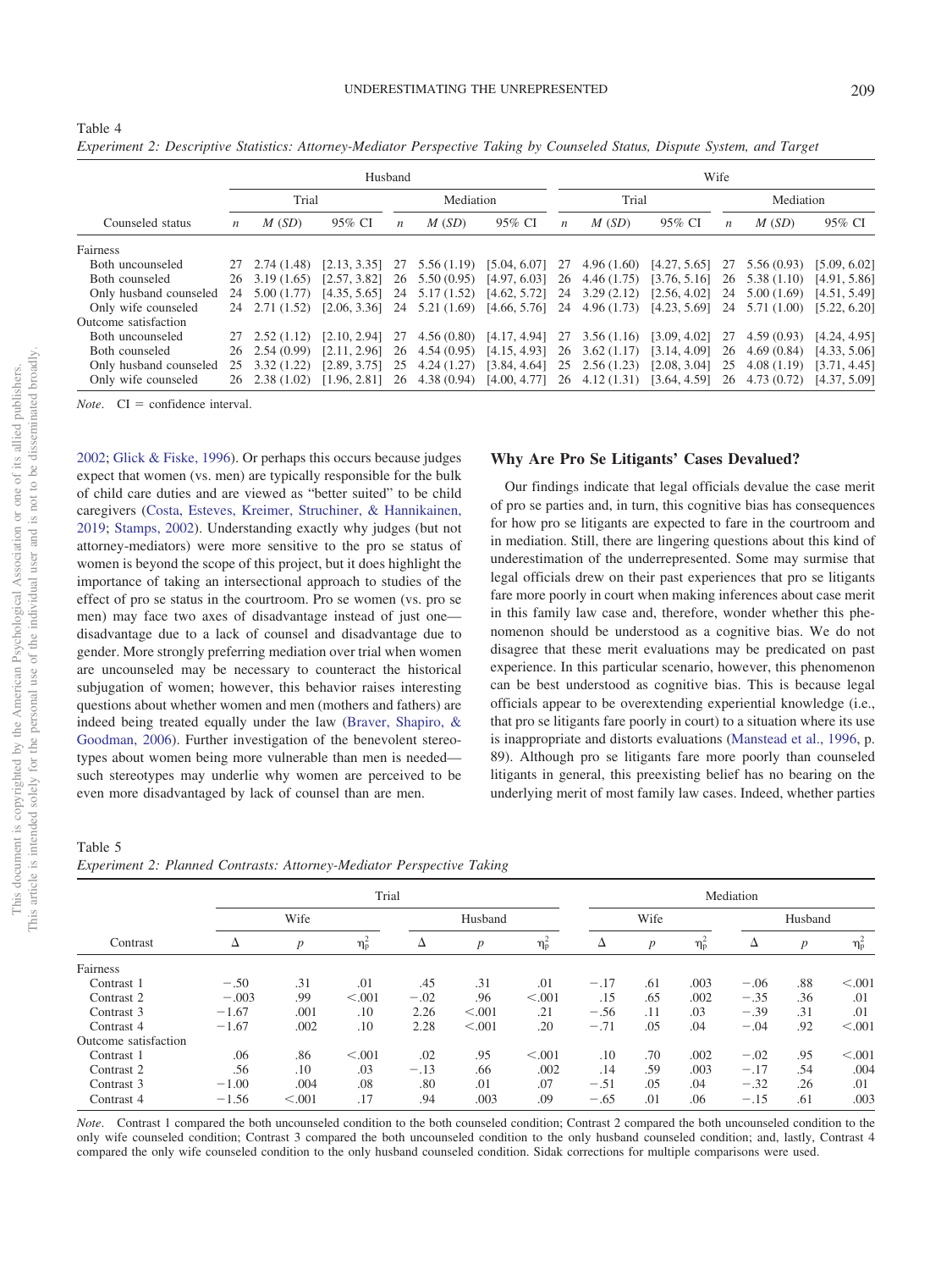are represented or not in family law cases largely depends on whether parties have the ability to pay for a lawyer, not on the merit of their positions regarding child custody or the division of property. As such, there are many reasons why pro se status is negatively associated with worse case outcomes that do not turn on underlying case merit. For example, litigants with lawyers often benefit from their lawyer's legal and procedural expertise (e.g., [Sandefur, 2015\)](#page-14-10) and may have greater resources to prepare their cases [\(Applegate & Beck, 2013;](#page-13-13) [Greacen, 2003;](#page-14-30) [Legal Services](#page-14-0) [Corporation, 2009,](#page-14-0) [2017\)](#page-14-1). In this family law case, the facts were held constant, and the presence/absence of counsel altered inferences about case merit. Legal officials relied on preconceptions of pro se litigants rather than evidence presented to them. Even under practically perfect conditions where case information was held constant, legal officials were affected by their preconceived notions about pro se litigants over available data. We find this troubling. In real-world settings, this phenomenon may disadvantage pro se litigants with meritorious cases.

This said, the present findings do not suggest that these biases are grounded in negativity toward pro se litigants. It is possible that legal officials are biased in favor of counseled litigants—possibly because having counsel makes a judge's job easier [\(Sandefur,](#page-14-10) [2015\)](#page-14-10) or signals shared group membership [\(Brewer, 1999;](#page-13-14) [Green](#page-14-31)[wald & Pettigrew, 2014\)](#page-14-31). For applied researchers who may be interested in successfully intervening on legal officials' perceptions of pro se litigants and the merit of their cases, it will be important to determine how much of the cognitive biases revealed here are due to negative feelings toward pro se litigants versus favorable feelings toward counseled litigants. Understanding the direction of these biases will help researchers design effective bias mitigation interventions.

Some readers may wonder whether, in the absence of lengthy case files, it is reasonable for legal officials to use their preconceptions about pro se litigants to draw inferences about the strength of a case. To this point, the films presented to participants were produced based upon actual transcripts of initial hearings in cases that were resolved in 5 min or less (and reviewed by judges to ensure their authenticity). Still, the information available in this family law dispute may be more limited than the information in other courtrooms. Thus, the most conservative interpretation of our findings would be that, on balance, when details about a dispute are limited, legal officials fill in the gaps with their schemas and preconceptions about pro se parties [\(Darley & Gross, 1983;](#page-13-15) [Kah](#page-14-32)[neman & Tversky, 1973;](#page-14-32) [Snyder, Tanke, & Berscheid, 1977\)](#page-14-33). Yet we strongly suspect that legal officials draw inferences that disadvantage unrepresented persons even with greater case-specific knowledge, and that legal officials will, in effect, confirm preconceptions that anchor later judgments (*confirmation bias*; [Koriat,](#page-14-34) [Lichtenstein, & Fischhoff, 1980;](#page-14-34) [Wason, 1960\)](#page-14-35). We add that recent, well-regarded research on civil courts, particularly innercity courts that resolve cases affecting low-income communities has revealed that many high-volume courts spend less than 2 min on many cases with unrepresented parties [\(Desmond, 2016\)](#page-13-16)—less time than the cases depicted in this study. Thus, our findings may be especially relevant to areas of law where it is common for judges to spend little time deliberating on the evidence in cases before them with unrepresented parties.

# **Limitations**

All studies have limitations; our hope is that the limitations of the present studies will inspire additional research on the role of cognitive bias in courtroom decision-making. One limitation of this work is our reliance on one- and two-item measurement scales. In general, it is recommended that researchers use multiple-item measures over single-item measures to reduce measurement error [\(Nunnally, 1978\)](#page-14-36). In our case, we used one- and two-item measures for two reasons. First, we aimed to recruit a specialized population that does not often participate in empirical research and whose time to participate is very limited. And second, our institutional partners who reviewed all study materials and measures requested that the studies remain as brief and nonredundant as possible. Thus, in some cases, multiple-item measures were trimmed to the most face-valid items. As suggested by psychometrics experts, we developed scales to best fit our situational constraints [\(Gardner, Cummings, Dunham, & Pierce, 1998\)](#page-14-37). Nevertheless, multiple-item measures of perceived case merit may capture nuances that our measures do not.

By using video-based stimuli (vs. more traditional vignettebased stimuli), the depicted family law dispute came alive for our participants, while we held other incidental features of the dispute constant. The videos were developed based on actual transcripts of initial hearings in family law cases and reviewed by state judges to ensure authenticity. In addition, the professional quality of the videos—a film production company and professional actors were retained— heightened this realism. All of these features enhanced the external and ecological validity of the study. Still, using video stimuli allows some experimental control to be lost. Despite attempts to vary only the experimental dimension of interest (pro se vs. counseled status), the videos may have differed in minor ways that affected the ratings. In contrast, using vignettes may have offered more experimental control, but far less external validity as this is not the way that these family law cases actually appear before judges. Thus, we believe the tradeoff made was justified. We reasoned that because previous studies assessing similar questions used vignettes [\(Quintanilla et al., 2017\)](#page-14-5), increasing the present work's external validity is an important extension of the earlier work. We took great care, however, to keep the videos and scripts as consistent as possible across conditions (even employing the same focal actors across conditions). These controls allowed us to increase the internal validity of the studies. Future research with additional stimuli, across different kinds of cases, intersecting with different social identity characteristics of the parties, should be conducted [\(Judd, Westfall, & Kenny, 2012\)](#page-14-38).

#### **Future Directions**

**What can be done to make the system fairer?** One commonly advocated solution to the access-to-justice problem is Civil Gideon, adopting a right to legal representation in civil legal matters, particularly for low-income persons. Although proponents of this approach argue that appointing everyone an attorney would lead to more favorable outcomes for vulnerable parties [\(Brito,](#page-13-17) [2019;](#page-13-17) [Cantrell, 2002;](#page-13-6) [Galanter, 1974\)](#page-14-18), critics point out that guaranteeing counsel is not actually feasible, given current funding constraints and the ever increasing volume of pro se claimants [\(Bibas, 2013\)](#page-13-18). Other critics call attention to the "deeply flawed implementation" of this approach in the criminal justice system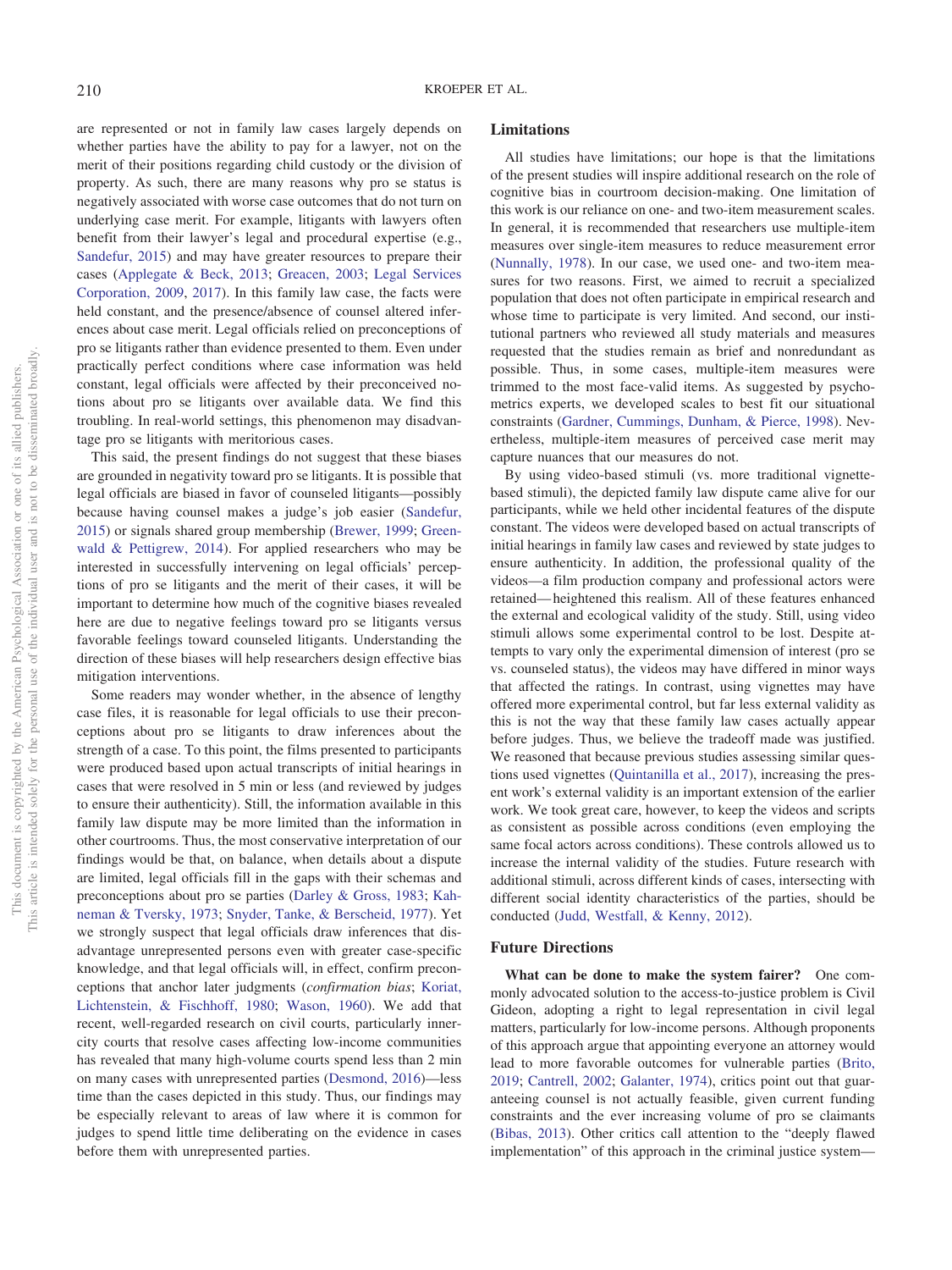citing that the numerous "overworked and underfunded lawyers" suggest that a comparable approach in the civil justice system is doomed to fail [\(Barton, 2010\)](#page-13-2). If appointing everyone counsel is not possible (at least in the foreseeable future), are there other things that courts can do to reduce the underestimation of the unrepresented? One prescription may be educating judges and attorney-mediators about cognitive biases related to pro se status by making them aware of their general tendency to devalue the case merit of pro se (relative to counseled) litigants and reminding them of their duty to evaluate the content of the case, irrespective of whether the claimant is counseled. This educational approach, however, must be carefully designed to ensure that the approach is effective [\(Forscher et al., 2019\)](#page-13-19). Moreover, thoroughly testing how long the bias reduction effects last and under what conditions will be similarly important.

**Lay beliefs about trial versus mediation as a dispute resolution procedure.** Across experiments, judges and attorneymediators perceived trial and mediation to be fair and effective dispute resolution procedures; however, mediation was generally perceived to be fairer and more effective than trial. As such, legal officials overwhelmingly preferred mediation to trial as the dispute resolution procedure for the presented family law case (see analyses on legal officials' procedural preferences in the [online sup](http://dx.doi.org/10.1037/law0000229.supp)[plemental material\)](http://dx.doi.org/10.1037/law0000229.supp). Additional research is needed to understand these preferences. Scholars have suggested that legal officials may endorse the lay belief that mediation is more friendly and collaborative than trial—that in trial there are "winners" and there are "losers," but in mediation everyone wins by reaching a mutually agreed upon solution [\(Beck & Sales, 2000;](#page-13-20) [McAdoo & Welsh,](#page-14-26) [2004\)](#page-14-26). This explanation for the mediation preference seems plausible—and self-report data from mediators and litigants suggests that mediation is experienced positively (e.g., [McAdoo & Welsh,](#page-14-26) [2004\)](#page-14-26)— but it should be empirically vetted. Perceptions of mediation as a friendlier more collaborative process, particularly for pro se parties, are not necessarily consistent with the on-the-ground reality. Indeed, the present research examined the perceptions and appraisals of mediators and found that mediators showed the same perceptual biases against pro se litigants that judges and attorneys did.

#### **Conclusion**

Taken together, the present research suggests that the mere presence or absence of pro se status affects the inferences that legal officials make about parties in the civil justice system. Legal officials appraised the cases of pro se parties as less meritorious than the cases of counseled parties and predicted that unrepresented persons would experience the civil justice system as less fair and satisfying than counseled litigants, even when all case facts were held constant, and especially when trial (vs. mediation) was considered to be the dispute resolution mechanism. Until now, the majority of solutions to the pro se problem involve attenuating legal expertise gaps between counseled and uncounseled litigants (e.g., increasing access to selfhelp materials and ADR procedures, simplifying court documents, etc.). We hope that by acknowledging the cognitive biases among legal officials that work against unrepresented persons and considering these biases when crafting policies to level the playing field, we can move closer to aligning the on-the-ground realities of the civil justice for some of our more vulnerable citizens with our civic ideal of justice for all.

# **References**

- <span id="page-13-0"></span>Agrast, M., Botero, J., Martinez, J., Ponce, A., & Pratt, C. (2013). *WJP rule of law index: 2012–2013*. Washington, DC: The World Justice Project.
- <span id="page-13-7"></span>American Bar Association. (2019, October). *Dispute resolution processes*. Retrieved from [https://www.americanbar.org/groups/dispute\\_resolution/](https://www.americanbar.org/groups/dispute_resolution/resources/DisputeResolutionProcesses/) [resources/DisputeResolutionProcesses/](https://www.americanbar.org/groups/dispute_resolution/resources/DisputeResolutionProcesses/)
- <span id="page-13-13"></span>Applegate, A. G., & Beck, C. J. A. (2013). Self-represented parties in mediation: Fifty years later it remains the elephant in the room. *Family Court Review, 51,* 87–103. <http://dx.doi.org/10.1111/fcre.12011>
- <span id="page-13-2"></span>Barton, B. H. (2010). Against civil Gideon (and for pro se court reform). *Florida Law Review, 62,* 1227–1274. [http://dx.doi.org/10.2139/ssrn](http://dx.doi.org/10.2139/ssrn.1540763) [.1540763](http://dx.doi.org/10.2139/ssrn.1540763)
- <span id="page-13-20"></span>Beck, C. J., & Sales, B. D. (2000). A critical reappraisal of divorce mediation research and policy. *Psychology, Public Policy, and Law, 6,* 989 –1056. <http://dx.doi.org/10.1037/1076-8971.6.4.989>
- <span id="page-13-18"></span>Bibas, S. (2013). Shrinking Gideon and expanding alternatives to lawyers. *Washington and Lee Law Review, 70,* 1287–1308.
- <span id="page-13-12"></span>Braver, S. L., Shapiro, J. R., & Goodman, M. R. (2006). The consequences of divorce for parents. In M. A. Fine & J. H. Harvey (Eds.), *Handbook of divorce and relationship dissolution* (pp. 313–338). New York, NY: Erlbaum and Associates.
- <span id="page-13-14"></span>Brewer, M. B. (1999). The psychology of prejudice: Ingroup love or outgroup hate? *Journal of Social Issues, 55,* 429 – 444. [http://dx.doi.org/](http://dx.doi.org/10.1111/0022-4537.00126) [10.1111/0022-4537.00126](http://dx.doi.org/10.1111/0022-4537.00126)
- <span id="page-13-17"></span>Brito, T. L. (2019). The right to civil counsel. *Daedalus*, 148, 56-63. [http://dx.doi.org/10.1162/daed\\_a\\_00535](http://dx.doi.org/10.1162/daed_a_00535)
- <span id="page-13-8"></span>Brown, D. G. (1982). Divorce and family mediation: History, review, future directions. *Conciliation Courts Review, 20, 1-44.* [http://dx.doi](http://dx.doi.org/10.1111/j.174-1617.1982.tb00086.x) [.org/10.1111/j.174-1617.1982.tb00086.x](http://dx.doi.org/10.1111/j.174-1617.1982.tb00086.x)
- <span id="page-13-4"></span>Bush, R. A. B. (2002). Substituting mediation for arbitration: The growing market for evaluative mediation, and what it means for the ADR field. *Pepperdine Dispute Resolution Law Journal, 3,* 111–131.
- <span id="page-13-6"></span>Cantrell, D. J. (2002). Justice for interests of the poor: The problem of navigating the system without counsel. *Fordham Law Review, 70,* 1573– 1590.
- <span id="page-13-3"></span>Carpenter, A. E. (2017). Active judging and access to justice. *The Notre Dame Law Review, 93,* 647–708.
- <span id="page-13-11"></span>Costa, L. L. F., Esteves, A. B. D., Kreimer, R., Struchiner, N., & Hannikainen, I. (2019). Gender stereotypes underlie child custody decisions. *European Journal of Social Psychology, 49,* 548 –559. [http://dx.doi.org/](http://dx.doi.org/10.1002/ejsp.2523) [10.1002/ejsp.2523](http://dx.doi.org/10.1002/ejsp.2523)
- <span id="page-13-15"></span>Darley, J. M., & Gross, P. H. (1983). A hypothesis-confirming bias in labeling effects. *Journal of Personality and Social Psychology, 44,* 20 –33. <http://dx.doi.org/10.1037/0022-3514.44.1.20>
- <span id="page-13-9"></span>Delgado, R. (2017). Alternative dispute resolution: A critical reconsideration. *Southern Methodist University Law Review, 70,* 595– 608.
- <span id="page-13-16"></span>Desmond, M. (2016). *Evicted: Poverty and profit in the American city*. New York, NY: Crown Publishing Group.
- <span id="page-13-5"></span>Engler, R. (1999). And justice for all—including the unrepresented poor: Revisiting the roles of the judges, mediators, and clerks. *Fordham Law Review, 67,* 1987–2070.
- <span id="page-13-1"></span>Feitz, L. (2008). Pro se litigants in domestic relations cases. *Journal of the American Academy of Matrimonial Lawyers, 21,* 193–206.
- <span id="page-13-10"></span>Fiske, S. T., Cuddy, A. J. C., Glick, P., & Xu, J. (2002). A model of (often mixed) stereotype content: Competence and warmth respectively follow from perceived status and competition. *Journal of Personality and Social Psychology, 82,* 878 –902. [http://dx.doi.org/10.1037/0022-3514](http://dx.doi.org/10.1037/0022-3514.82.6.878) [.82.6.878](http://dx.doi.org/10.1037/0022-3514.82.6.878)
- <span id="page-13-19"></span>Forscher, P. S., Lai, C. K., Axt, J. R., Ebersole, C. R., Herman, M., Devine, P. G., & Nosek, B. A. (2019). A meta-analysis of procedures to change